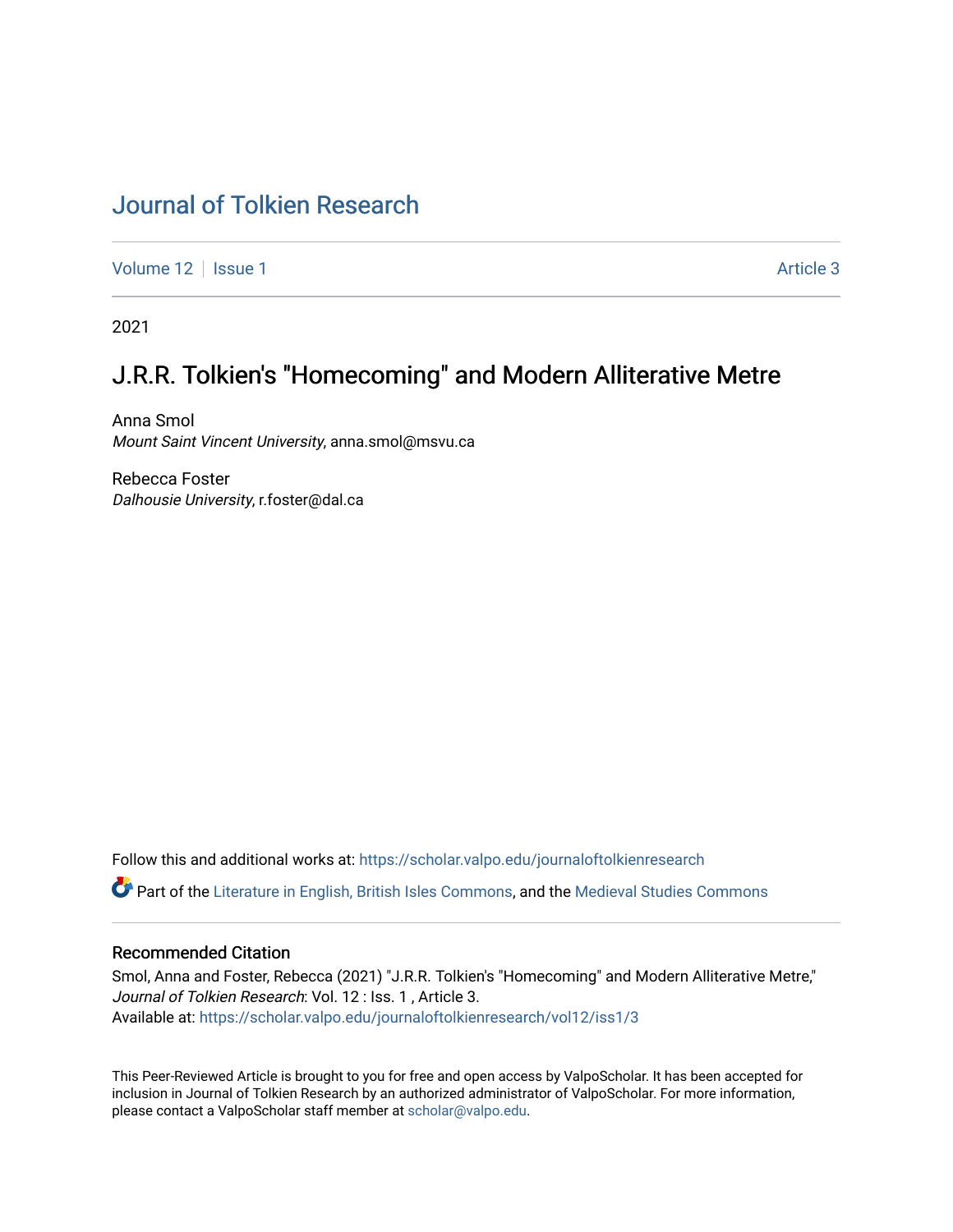## J.R.R. Tolkien's "Homecoming" and Modern Alliterative Metre

### Cover Page Footnote

Acknowledgements We would like to thank the Tolkien Estate for permission to quote from the Bodleian Library manuscripts. We would also like to acknowledge the grants that funded our research: a Social Sciences and Humanities Research Council (SSHRC) Insight Grant, and Mount Saint Vincent University's Standard Research Grant and SSHRC Explore Grant.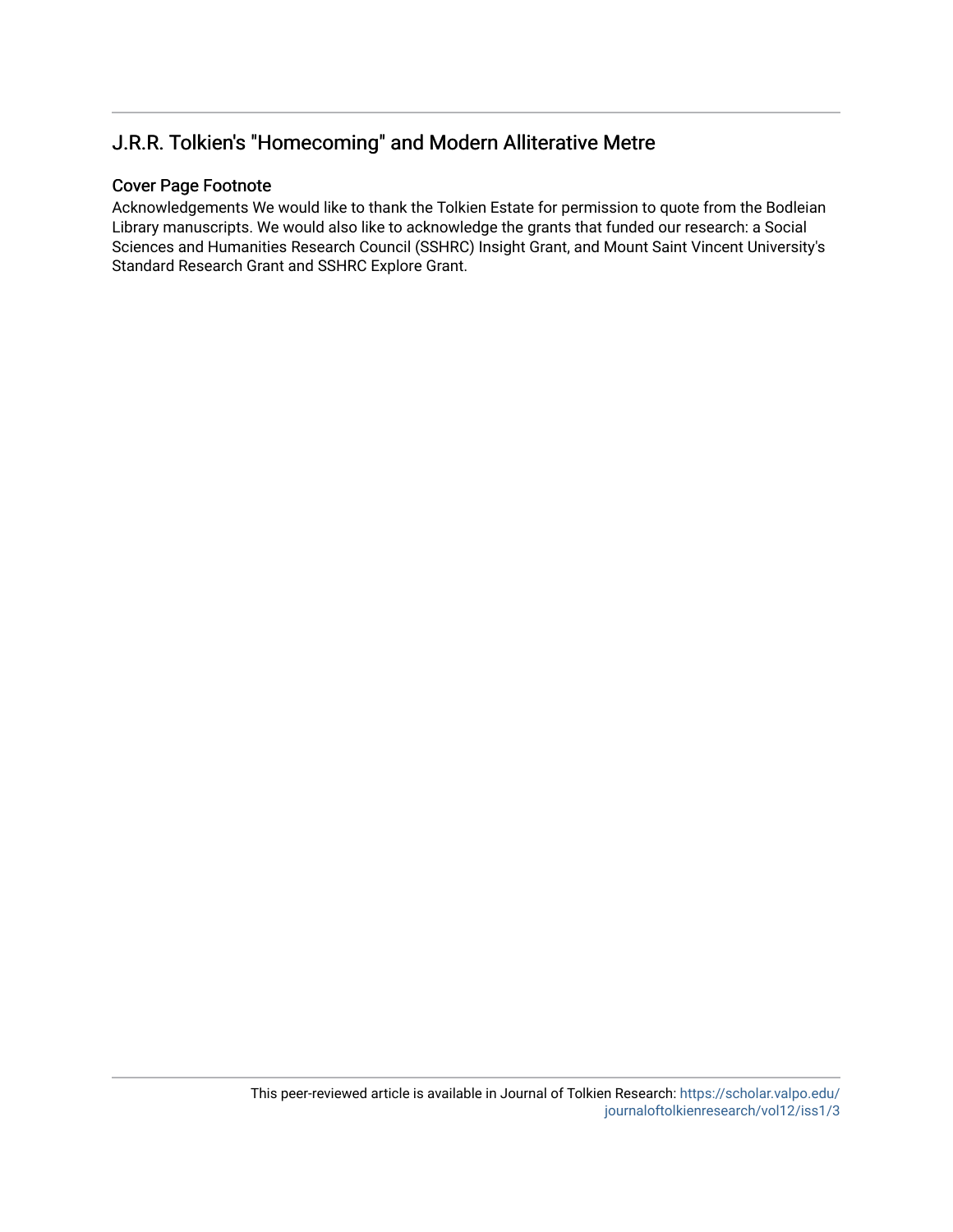### **J.R.R. Tolkien's "Homecoming" and Modern Alliterative Metre**

#### **Anna Smol and Rebecca Foster**

J.R.R. Tolkien's verse drama "The Homecoming of Beorhtnoth Beorhthelm's Son" is an alliterative tour de force. Based on events recounted in the Old English poem *The Battle of Maldon* and in early English historical chronicles, this drama, along with an attached essay, was first published in the academic journal *Essays and Studies* in 1953. Tolkien's discussion of heroism in the Old English poem and his translation of one word in particular, *ofermod*, as "overmastering pride" (HBBS 143)<sup>1</sup> has fuelled critical commentary on *The Battle of Maldon* for decades. But as Tom Shippey (2007, 209) has remarked, medieval scholars have typically focussed on the essay and barely looked at the drama, even though Tolkien himself tries to point us in the direction of his poetic play: "This piece, somewhat larger than the Old English fragment that inspired it, was composed primarily as verse, to be condemned or approved as such" (HBBS 143). And, indeed, if we look at "The Homecoming" "primarily as verse," we will discover much to approve. While illustrating some of Tolkien's theories about Old English alliterative poetry and poetic tradition in general, his "Homecoming" also proves the versatility of this old metre, demonstrates the originality of Tolkien's handling of it, and supports our claim that Tolkien should be counted among the foremost of those Chris Jones (2010) calls the New Old English poets of the modern era. Carl Phelpstead (2013, 52) points out that "given the popularity of Tolkien's writings, his must be the most widely read alliterative verse of the twentieth century, if not of all periods."

Throughout his scholarly work and his fiction, Tolkien demonstrates a strong interest in versification. In *The Lord of the Rings*, for example, we find verses of various styles and metrical patterns. As a medieval scholar, Tolkien also had a deep interest in and understanding of the alliterative metres of Old English, Old Norse, and Middle English verse. His unpublished papers in the Bodleian Library at Oxford contain numerous drafts of lectures on alliterative metre, which he evidently taught in scrupulous detail. With E.V. Gordon, he edited the Middle English alliterative poem *Sir Gawain and the Green Knight* and translated that poem and another from the same manuscript, *Pearl.* Tolkien did not publish a book on alliterative metre, although we do have some of his commentsin "On Translating *Beowulf*" and in the posthumous publication of *The Fall of Arthur*. Rather than publishing conventional scholarship on the topic, Tolkien seemed to prefer putting his theories into practice by writing alliterative poetry in what could be called his "poetic scholarship." He certainly wrote a number of alliterative poems in both Old and modern English throughout his lifetime. Tom Shippey (2013, 11-12, n. 1)

<sup>1</sup> All references to "The Homecoming of Beorhtnoth Beorhthelm's Son" will be to the *Tree and Leaf* edition and abbreviated as HBBS in the text.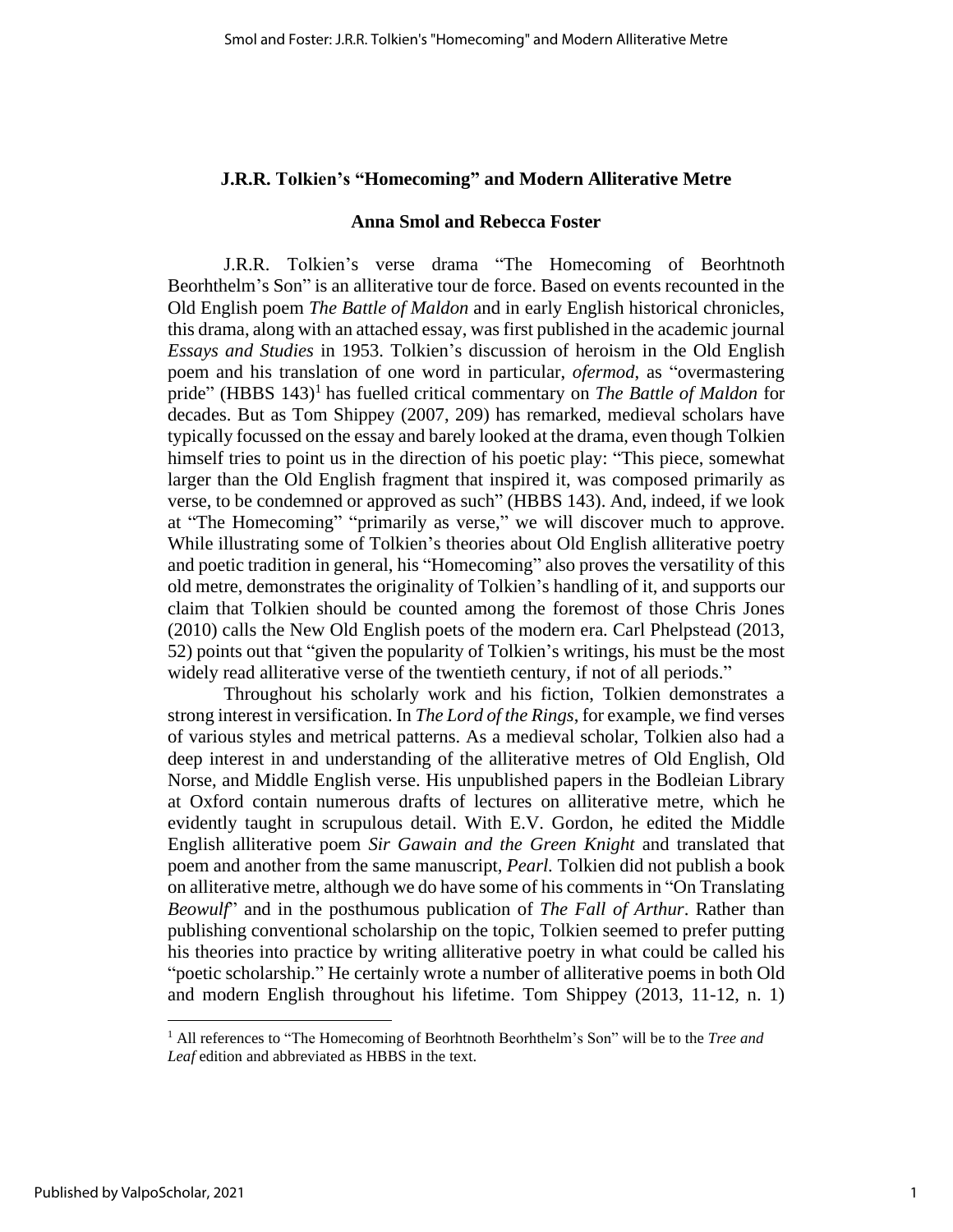estimates at least twenty-three in modern English and ten in Old English, plus additional fragments. "The Homecoming," in our opinion, is one of his best examples of modern Old English alliterative poetry.<sup>2</sup>

What are the marks of Tolkien's skill and originality in the use of alliterative metre? First, the choice of genre: "The Homecoming" is a play, a dramatic piece for two voices, suitable for a dramatic reading, as in a radio play or for presentation on stage. The play is Tolkien's only published work in this genre, although we do know that he wrote plays as family entertainments and that he acted in plays and recited parts in dramatic readings.<sup>3</sup> As J. Case Tompkins (2002, 70) notes, the early English did not write plays. Although he identifies the Old English poem *Crist* as exhibiting a "dramatic impulse" (70), he points out that plays, at least as we think of them — as texts with stage directions external to the dialogue —are not evident in early medieval English literature. "The Homecoming," in contrast, has dialogue in various styles, dramatic action, characterization, and even stage directions on lighting and sound. As Marie Nelson (2008, 65) points out, it has performance potential as a one-act play. At least its potential as a radio play was recognized by BBC Radio, which broadcast a performance in 1954 and 1955 (Scull and Hammond, *Reader's Guide* 2017, I. 546). Other known performances include a 1975 and 1991 staging, and in 2008 a reading of the play took place at the International Congress on Medieval Studies.<sup>4</sup> No doubt there have been many other private amateur and scholarly readings and performances since its publication. Tolkien himself recorded the play at home, doing both characters' voices and adding in some homemade sound effects; his acting abilities are ably demonstrated in this recording, in which he manages to deliver the lines with gusto while

<sup>2</sup> Critics have praised several of Tolkien's alliterative poems as being his best. T.S. Sudell (2017, 88) makes the claim for *The Fall of Arthur*, and Shippey (2013, 26) for Tolkien's epitaph poems. This article argues our case for "The Homecoming." Clearly, one can choose from several excellent examples of Tolkien's alliterative art.

<sup>3</sup> Scull and Hammond (*Reader's Guide*, 2017, I. 313-17) report some plays that Tolkien took part in and/or wrote when a young man. John Bowers (2019, 208-211) describes Tolkien's acting in and editing of dramatic presentations of Chaucer's work at Oxford in the late 1930s.

<sup>4</sup> Marie Nelson (2008, 65) cites the *Descriptive Bibliography* by Wayne Hammond which lists a staging in 1975 and 1991. Scull and Hammond (*Reader's Guide*, 2017, I. 548) report a 1991 performance. The 2008 reading took place as part of the "Tolkien Unbound" session at the 43rd International Congress on Medieval Studies. The conference program is available here: *International Congress on Medieval Studies Archive*. 3.

https://scholarworks.wmich.edu/medieval\_cong\_archive/3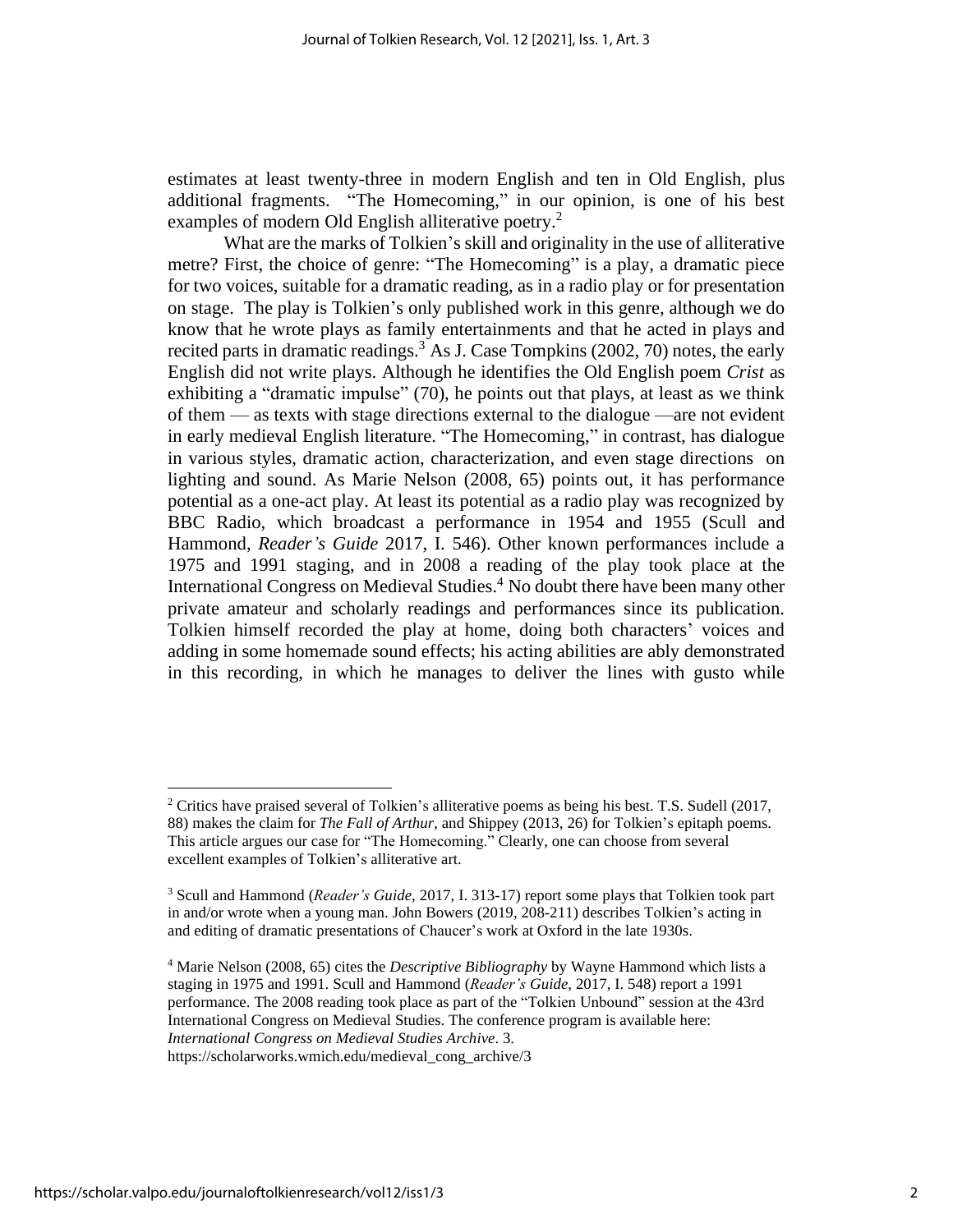differentiating the voices of the older and younger characters and chanting the Latin verses at the end of the play.<sup>5</sup>

But it is not only in the choice of genre that we can identify Tolkien's originality. Scull and Hammond (*Chronology* 2017, 414) report that in a letter Tolkien refers to "The Homecoming" as composed "in real alliterative verse (of various styles)." The first phrase to note is "in real alliterative verse," which may be easily overlooked if one is not aware of the technical requirements of the metre. Writing alliterative metre is not simply a matter of sprinkling alliterating words here and there as ornaments or as nods to an older poetic tradition. In the case of "The Homecoming," what Tolkien considers to be "real alliterative verse" follows the metrical rules of Old English poetry with specific rhythmical half-line patterns and alliterative placements.

It is also important to note the second phrase in Tolkien's statement about the play, that its alliterative verses are "of various styles." Tolkien's originality as a modern alliterative poet lies not only in the fact that he adhered to the verse types used in Old English poetry but also that he was able to flex and shape those verses to create various styles, from colloquial and conversational passages to highly styled set pieces.

Before moving on to a more detailed discussion of Tolkien's alliterative verses, however, perhaps a quick summary of *The Battle of Maldon*, the Old English poem on which Tolkien bases his "Homecoming," is in order. Consisting of 325 lines, it is a fragment, though believed to be missing only the beginning and the end of the poem. Commemorating a battle in 991 between the English and invading Vikings, the poem obviously must have been composed after that date. The English are led by Beorhtnoth (or Byrhtnoth, in normalized West Saxon spelling), a powerful lord who rejects a Viking demand for tribute. The attack begins with selected English warriors defending a causeway that the Vikings have to cross to get to the English troops. Eventually Beorhtnoth agrees to a Viking request to be allowed to cross the causeway in order to engage in full battle with the English, a crucial moment in Tolkien's assessment of Beorhtnoth's character. In the course of the fight, Beorhtnoth is cut down and prays to God before he dies while several English cowards take flight. The remainder of the poem consists of speeches by various of Beorhtnoth's loyal men, who vow not to leave the battlefield and the side of their dead leader even though they expect to die in the attempt. Some memorable heroic lines are spoken by one of the older men, Byrthwold, translated in the introduction to the play as: "Will shall be the sterner, heart the bolder, spirit the greater as our strength lessens" (HBBS 124).

<sup>&</sup>lt;sup>5</sup> Tolkien recorded the play in 1954 at his home using a tape recorder (Scull and Hammond, *Reader's Guide*, 2017, I.547). The recording was later produced by HarperCollins in 1992, with Christopher Tolkien reading the prose introduction and concluding essay, and with limited distribution to the participants of the Tolkien Society conference that year.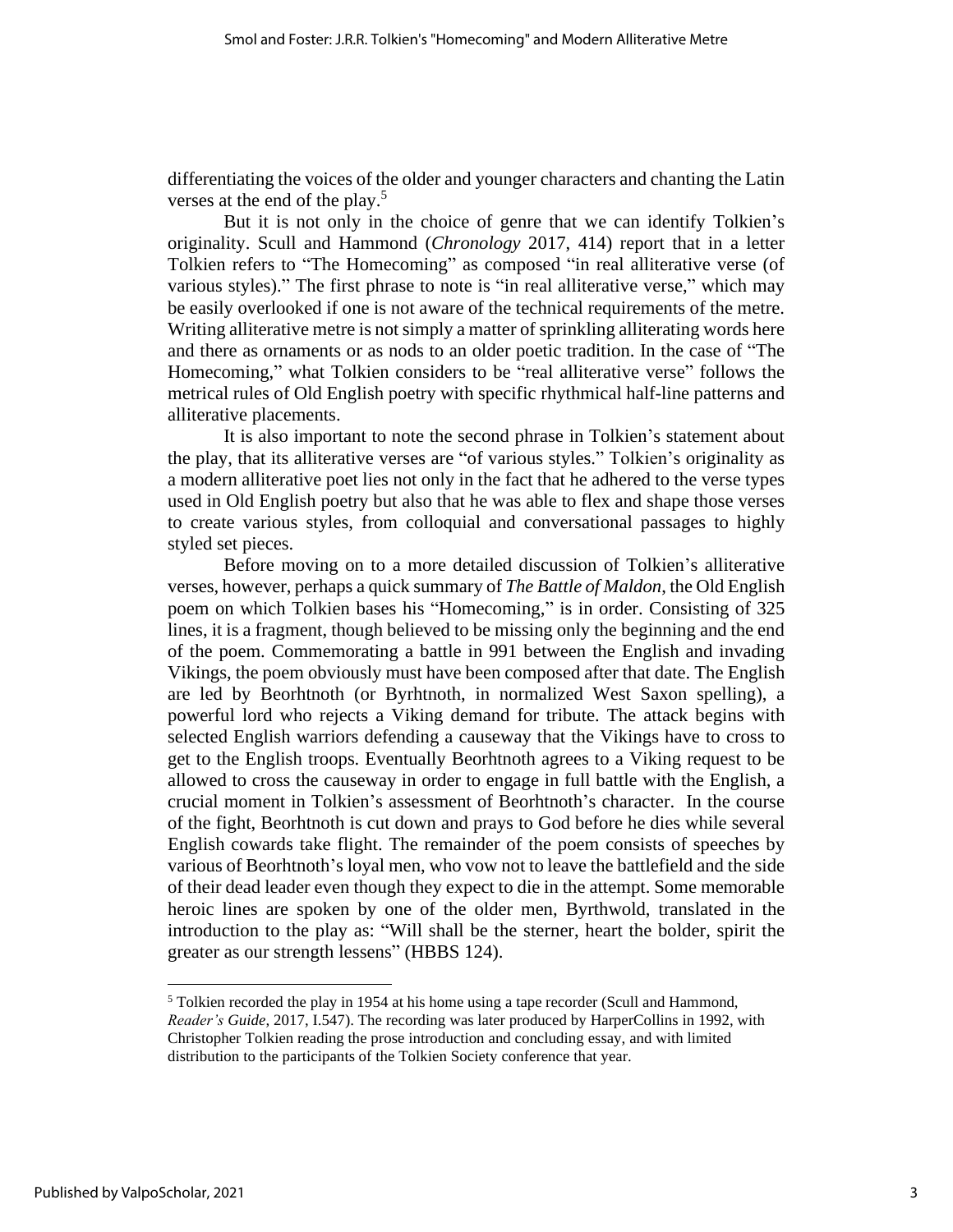Tolkien alludes to the events described in the Old English poem, supplemented by facts recorded in historical chronicles about Beorhtnoth's patronage of a local abbey, his height, and the fact that he was beheaded in the battle and his body brought back to the Abbey of Ely. Tolkien's drama takes place after the battle at Maldon, at night. He invents two characters, the older Englishman Tídwald or Tída for short, a farmer, and the younger Torhthelm or Totta, a "son of a minstrel" (HBBS 123) who are sent by the abbot to the battlefield to retrieve Beorhtnoth's body. They search among the dead, identifying some of the warriors named in the poem who lie there as they discuss events of the battle and what people back in the town are saying about it. Once they find Beorhtnoth's body, they heave it into a wagon, although they are frightened momentarily in the process by some other men creeping among the shadows. The young, impetuous Totta kills one of these corpse-robbers thinking that he is one of the invaders, and Tída disapproves. Totta finally rests in the wagon with the body as they move along. He has a dream vision in which he chants a version of the often-quoted heroic verses from the Old English poem: "Heart shall be bolder, harder be purpose,/ more proud the spirit as our power lessens!" (HBBS 141). The drama ends with the wagon rumbling away to the sound of Latin chanting in the distance.

According to Christina Scull and Wayne Hammond, Tolkien might have started writing the play as early as 1931 to 1933 (*Reader's Guide,* 2017, I. 547). Christopher Tolkien (1993, 106-7) published in *The Treason of Isengard* just over 25 lines of an early version that was written on the back of a page containing a draft of the poem "Errantry." He also notes that an even rougher version of the play, with no ascription of the speeches to speakers, is preserved with Tolkien's pictures. In the Bodleian Library manuscripts in Oxford (MS. Tolkien 5), we find ten complete drafts of the play: labelled by Honegger (2007) as A to I, one fragment (J), and a final typescript (K), which still contains minor revisions, that was sent to *Essays and Studies* for publication in 1953. Another draft of the play is held in the Special Collections at the University of Leeds.<sup>6</sup> Tolkien's biographer Humphrey Carpenter believes that "The Homecoming" was in existence by 1945 (Carpenter 2000, 218). Revision of "The Homecoming," then, might have taken place over approximately twenty years, from 1931-33 to 1953 if not longer.The manuscripts reveal another striking feature: in version E, Tolkien completely rewrites the play from its original rhyming couplets, a style of verse not used by the early English, into alliterative metre. Tolkien's choice to revise the play in order to write in alliterative metre is a deliberate step back in time metrically in order to participate in an older poetic tradition. But what Tolkien also does with that poetic tradition is to exercise it in new and diverse ways.

<sup>&</sup>lt;sup>6</sup> The Leeds manuscript has not been previously discussed in relation to the Bodleian versions and is the subject of Smol's current research.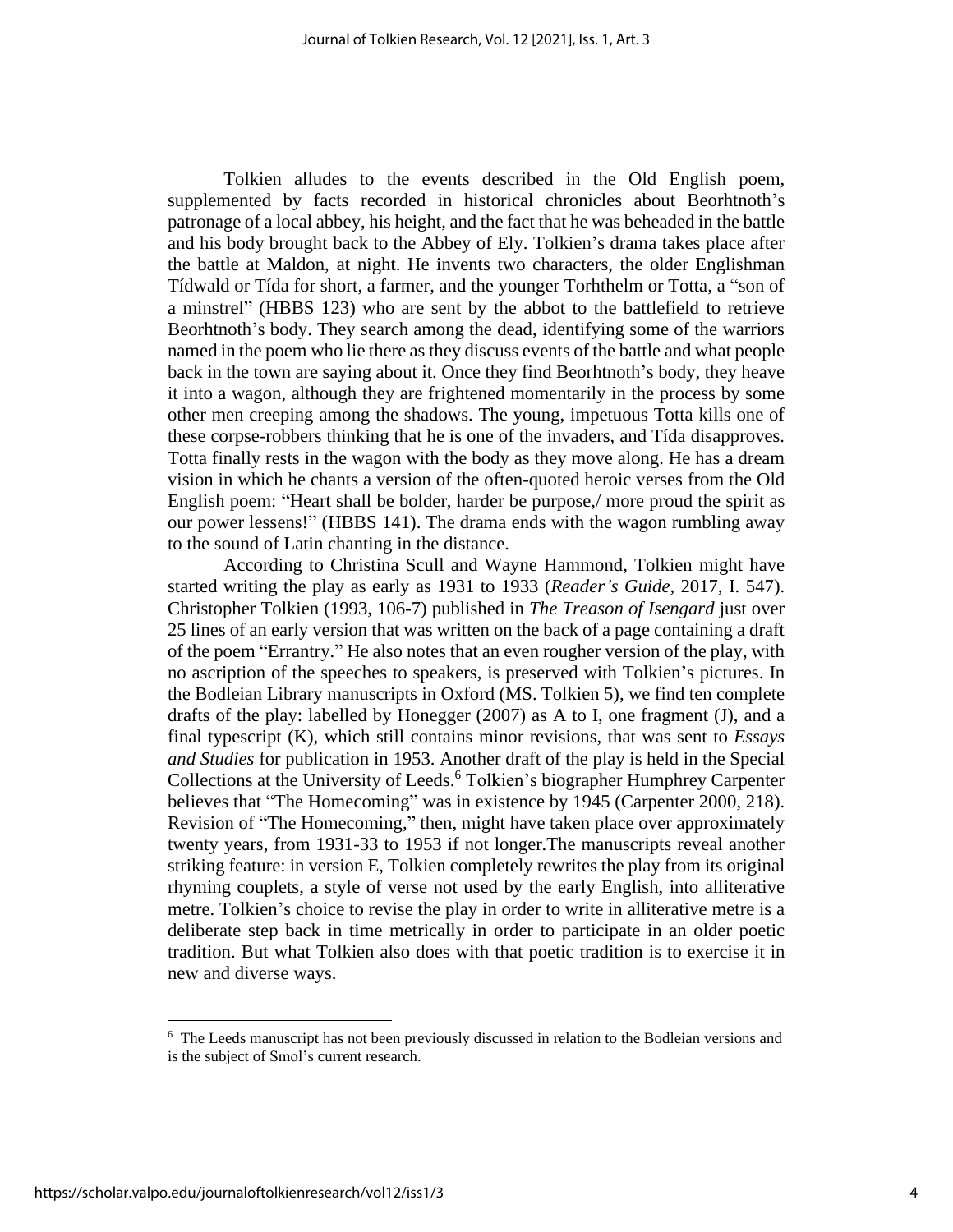Unfortunately, most scholarly attention has been directed to the short essay that Tolkien appends to the play, titled "Ofermod." This essay appears only in the typescript sent to the journal, giving it the appearance of a last-minute addition to the whole piece.<sup>7</sup> In fact, Tolkien gives that impression in the essay when he explains its appearance: "to merit a place in *Essays and Studies* [the Homecoming] must, I suppose, contain at least by implication criticism of the matter and manner of the Old English poem (or of its critics)" (HBBS 143). As the title of the essay suggests, Tolkien's ideas focus on pride and the nature of heroism, applying his distinctions not only to *Maldon*, but also *Beowulf* and *Sir Gawain and the Green Knight*. While these are crucial questions for understanding Tolkien's views in the 1950s, unfortunately, the essay distracts from appreciating Tolkien's accomplishment in composing the alliterative styles of the play.

To understand the alliterative verses, we can look to Tolkien's "On Translating *Beowulf*," where he explains that a line of alliterative metre consists of two half lines, each half adhering to one of the verse patterns named by the nineteenth-century scholar Edward Sievers and now known as the Sievers Five Types (although they also contain sub-types). Prosodists since Tolkien have extensively refined and revised Sievers' system, but the Five Types are still taught as a basic descriptive system of Old English alliterative metre, $\delta$  and they certainly provide the framework for Tolkien's thinking about and use of alliterative verse.<sup>9</sup>

The metrical patterns can be indicated with their "lifts" or long stressed syllables as a slash (*/*) and their "dips" or unstressed syllables as an x. Secondary stresses, or "half-lifts," are marked with backslashes  $(\cdot)$ . The following is a summary of the Sievers Types:

Type A. Lift — dip — lift — dip  $\frac{\pi}{x}$  / x / x Type B. Dip — lift — dip — lift  $x / x /$ Type C. Dip — lift — lift — dip  $x / / x$ Type Da (or D1). Lift — lift — half-lift — dip  $//x$ 

 $<sup>7</sup>$  Honegger (2007, 190) comments on how unusual it is for Tolkien not to have written drafts of</sup> the essay and hopes one may eventually come to light.

<sup>8</sup> See, for example, John C. Pope and R.D. Fulk (2001, 129-58); Bruce Mitchell and Fred C. Robinson (2012, 156-62); Jun Terasawa (2011).

<sup>&</sup>lt;sup>9</sup> Mark Hall (2006) discusses some thematic and stylistic influences of Old English alliterative texts on Tolkien's work, including brief comments on "The Homecoming." Carl Phelpstead (2004) also points out Tolkien's use of alliterative metres in several poems. J. Case Tompkins (2002) analyzes the basic stresses and alliterations of a couple of lines in the play and discusses the influence of the metre on Tolkien's other works. James Shelton (2018) focuses on Eomer's verse in *The Lord of the Rings*.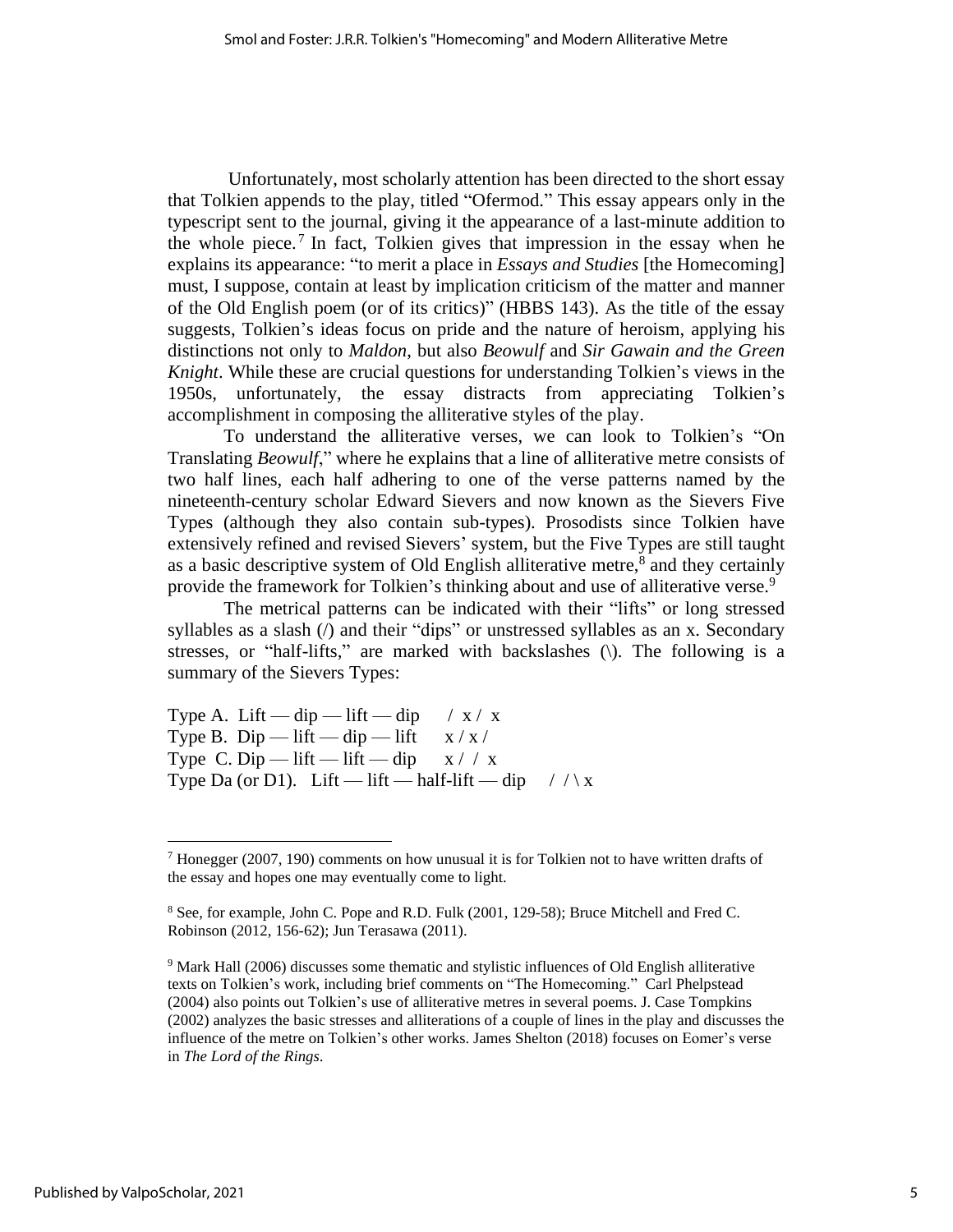Type Db (or D2). Lift — lift — dip — half-lift  $/ / x \$ Type E. Lift — half-lift — dip — lift  $/ \chi /$ 

Tolkien provides examples in modern English of these types (syllables with no accent marks should be read as dips in the following): Type A can be represented by "kníghts in ármour"; type B: "the róaring séa" ; type C by "on hígh móuntains"; Da as "bríght árchàngels"; Db as "bóld brázenfàced" and E as "híghcrèsted hélms" ("On Translating Beowulf" 62).

In one line of alliterative metre, the first half line, the a-verse or on-verse, would adhere to one of the above patterns, while the second half line, the b-verse or off-verse, would likely follow a different metrical type. As Tolkien describes it, "The line was thus essentially a *balance* of two equivalent blocks. These blocks might be, and usually were, of different pattern and rhythm. There was in consequence no common tune or rhythm shared by lines in virtue of being 'in the same metre'" ("On Translating *Beowulf*" 63). Tolkien's extensive descriptions of the metre, not only in this essay but also in his lectures and notes on the subject, go beyond these basic types to discuss ways to describe the use of allowable extra syllables, secondary stresses, and substitutions.

As examples of his adherence to Old English metrical patterns, take a look at this line from the play: "Owls are omens. But I'm not afraid" (HBBS 126). "Owls are omens" is a type A verse (lift, dip, lift, dip), with stresses marked by a slash and capitalization:

 $\mathbf{x}$  /  $\mathbf{x}$ OWLS are Omens

The period in the line emphasizes the caesura or pause that occurs between two verses. "But I'm not afraid" is an example of a type B verse, which has the basic pattern of  $x / x / (with an extra unstressed syllable before the last lift, which is one$ of the allowable extra syllables in the Five Types patterns.<sup>10</sup>

 $x / x (x) /$ But I'M not aFRAID

As Tolkien defines it, the full line consists of "building blocks" of varying verse types; in this case, we have a ype A verse followed by a B verse, connected, as usual, through alliteration. Tolkien, however, points out that the metre is the

<sup>&</sup>lt;sup>10</sup> See, for example, Pope and Fulk 2001, 140-48; Mitchell and Robinson 2012, 156-62; or Terasawa 2011, 35-47 for outlines of the allowable extra syllables in sub-types.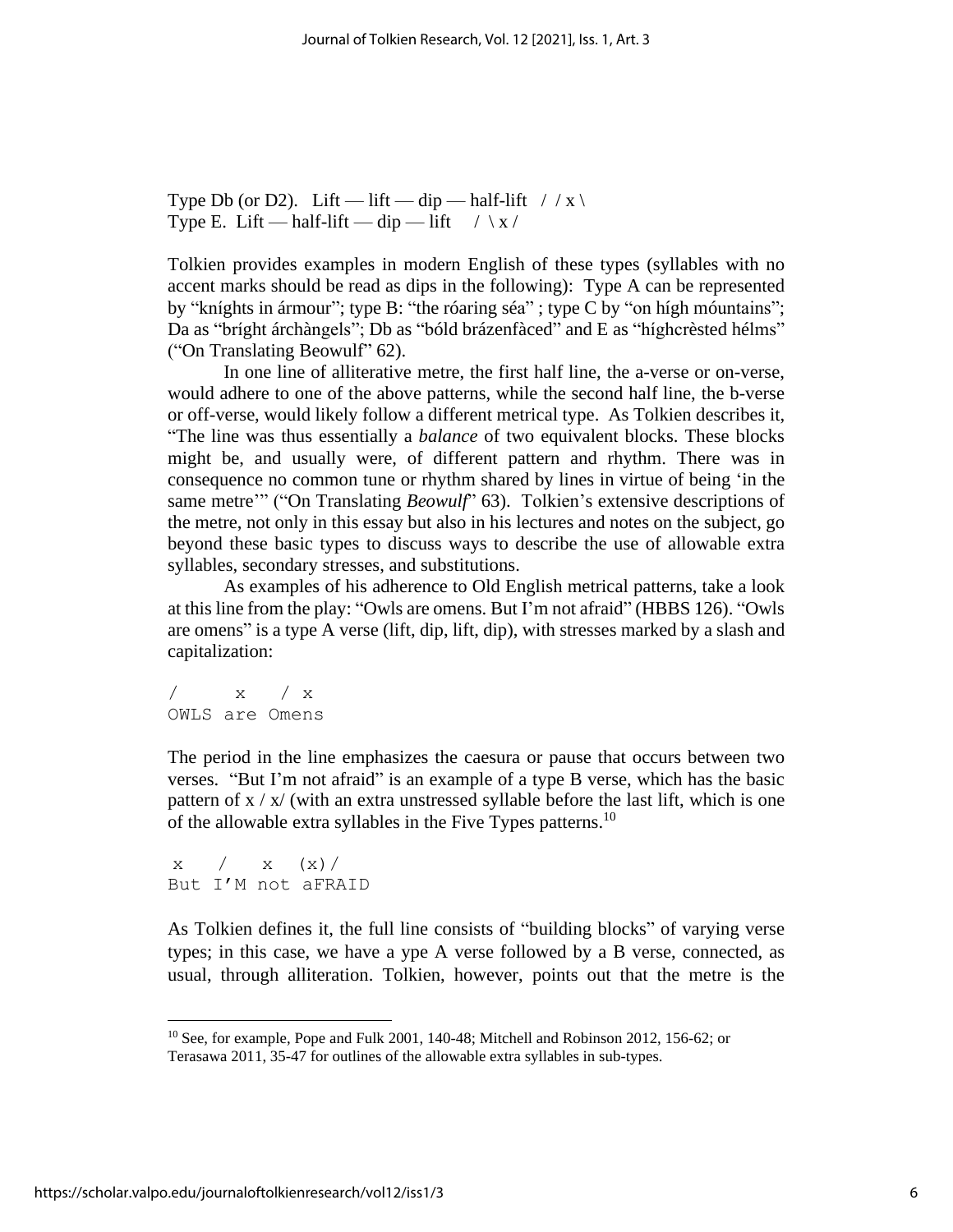defining characteristic of this type of verse, and not the alliteration ("On Translating" 66)

Tolkien nevertheless follows the early medieval practice of alliterating any vowel with another, as in "Owls" and "I'm" although typically it is the stressed consonant sounds that alliterate. (The first syllable in "afraid" does not alliterate because it is not stressed). In Old English, pronouns can alliterate, as Tolkien does here with "I," though it is not the norm; in this case, the personal pronoun is used emphatically and can merit the alliterative emphasis. We can also see illustrated in the line the general rule that only lifts can alliterate and that only the first lift of the second verse can alliterate with one or two lifts in the first verse.

Tolkien maintains other Old English alliterative practices in his modern verse. He consistently alliterates *sp* and *st* sounds with each other, as did Old English poets. For example, "If you spent less in speech, you would speed better" (HBBS 132) and in the line "and as staunch as steel. Stern-tongued at times," (HBBS 128). According to T.S. Sudell (2017, 79-80), this practice is also consistently followed in Tolkien's *Fall of Arthur* verses. In addition, the Old English consonant cluster *sc*, pronounced as in modern English *sh,* usually alliterated only with another word beginning with *sc*. Tolkien uses the modern *sh* initial consonants in the same way: "When your shield is shivered, between shame and death" (HBBS 129). None of these consonant clusters would alliterate with initial *s* only.

Perhaps one unexpected sequence is Tolkien's treatment of *h* and *wh* as equivalent alliterating sounds: "if your head be heavy, or the wheels grumble." (HBBS 140). Sudell (2017, 78) finds the same alliterating sounds in *The Fall of Arthur* and explains that this is an example of Tolkien's archaism, which "harks back not only to an increasingly archaic pronunciation from a century past but all the way to the *hw-* form familiar to the reader of Old English, giving Tolkien's poem a momentary crackle of Old English phonetics."

Tolkien emulates in "The Homecoming" another feature of alliteration which he studied in *The Battle of Maldon*. In various drafts of his lecture titled "Alliteration on g in Maldon" (Oxford, Bodleian Library, MS. Tolkien A30/2) he discusses the way in which the *Maldon*-poet distinguished between front and back "g" when alliterating. By the time that *Maldon* was written, the "g" could be pronounced in two different ways, depending on its placement in a word: as a palatal *g* (as in the first sound in "yet") or as a velar *g* (as in "get"). Tolkien points out that the *Maldon*-poet alliterates "by ear not by book" (Oxford, Bodleian Library, MS. Tolkien A30/2, fol. 70v), because he only alliterates *g* with the same type of *g* sound, unlike the *Beowulf*-poet. In "The Homecoming," Tolkien alliterates velar *g* sounds in "He has gone to God glory seeking" (HBBS 130); and using the modern pronunciation of the affricative *g*, he too alliterates by ear, not by spelling, in "just in judgement, generous-handed" (HBBS 130).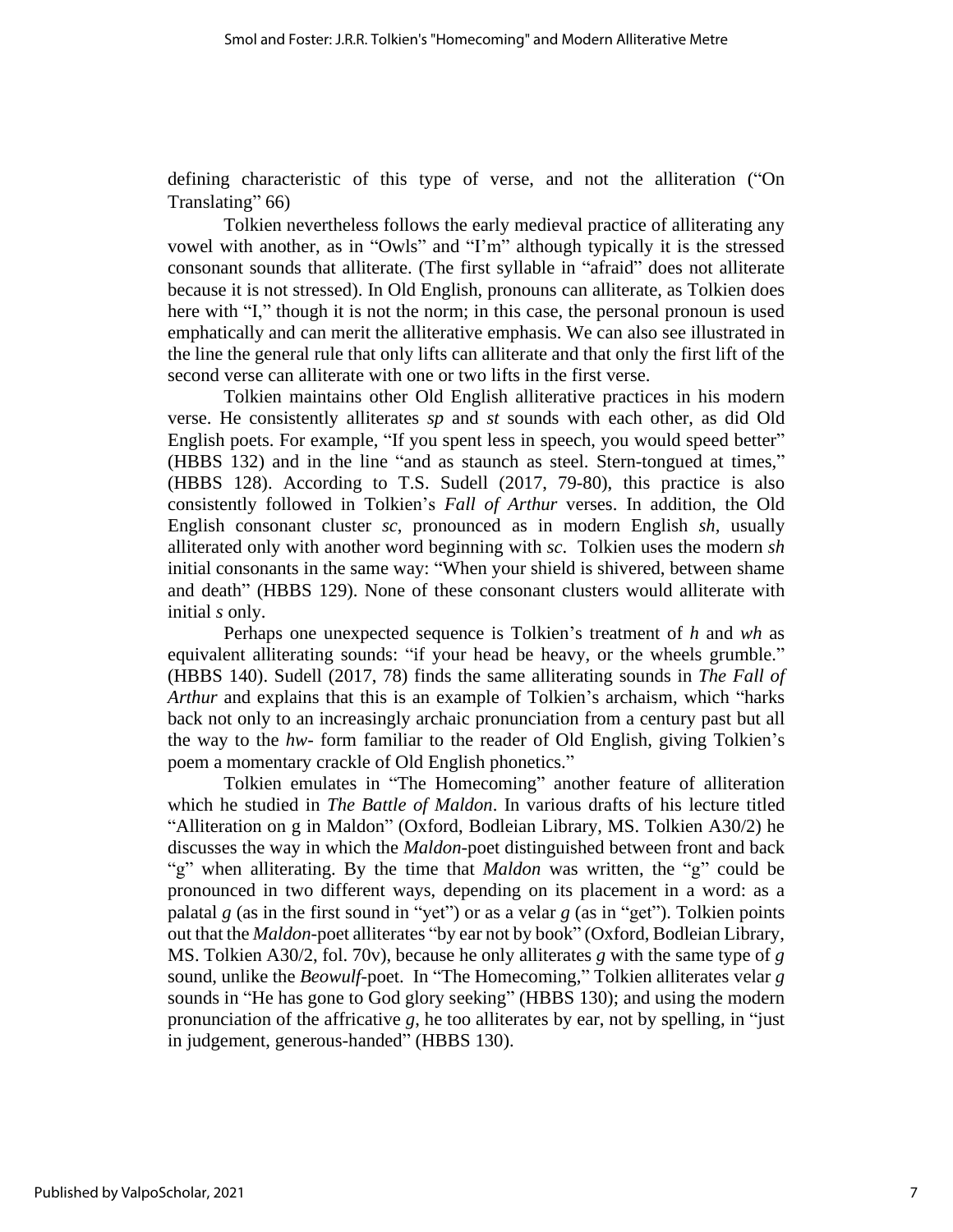The lines quoted above also demonstrate another feature of alliterative verse: each full line has a varying number of syllables. In modern English, accentual-syllabic metres require the same number of syllables, following the same rhythmical pattern in each line. For example, scanning the first couple of lines of Shakespeare's Sonnet 73 would give us ten syllables per line in the same iambic rhythm of an unstressed syllable followed by a stressed one: "That time of year thou mayst in me behold/ when yellow leaves, or none, or few do hang/…." Although Tolkien frequently experimented with accentual-syllabic metres elsewhere, in one of his lectures, he called this kind of rhythm "stuttering" (Oxford, Bodleian Library, MS. Tolkien A30/2, fol. 71r).

Descriptions of this alliterative metre take *Beowulf* as their main exemplar to outline what might be termed "classical" metre. Although the dating of *Beowulf* currently has proponents of either an early or a later date, Tolkien favoured an early date in the eighth century. Because *Maldon* is composed after 991, late in the Old English period, and because it does not adhere strictly to all of the Beowulfian metrical rules, it had sometimes been considered defective in its metre. Tolkien, however, objects: "It does not follow that lines in Maldon, for instance, that do things never done in Beowulf, were necessarily 'bad lines' … made by a bungler or a man in a hurry." (Oxford, Bodleian Library, MS. Tolkien A30/2, fol. 35v). Tolkien acknowledges the looser, freer form of *Maldon,* but he points out that other late works, such as the *Chronicle* poems, use the stricter metre of *Beowulf*. He believes, then, that the differences between stricter and freer uses of the metre most likely amount to differences in purpose rather than in historical period (Oxford, Bodleian Library, MS. Tolkien A30/2, fol. 36r). Tolkien concludes, "Maldon, then, as we have it, is probably to be regarded not as a piece of uncertain metrical skill, but as a survival by fortunate chance of the kind of less polished and compacted verse that was made to celebrate events while the news of them was still hot — and was accepted for what it was: a poem in a freer mode" (Oxford, Bodleian Library, MS. Tolkien A30/2, fol. 38v). Tolkien writes "The Homecoming" mainly in that popular, freer style of *Maldon*, but he also uses his play to illustrate that poets could still compose in the Beowulfian style if the occasion warranted.

Recalling once again Tolkien's letter, we can see that he is able to create not only "real alliterative verse" but also "in various styles" just as he imagined early medieval poets could do. For example, he creates dialogue in a lively, colloquial style. *The Battle of Maldon*, like some other Old English poems, does include two characters speaking to each other in the form of a Viking messenger and the English leader Beorhtnoth, but they do so in alternating, formal speeches. Tolkien's original treatment pushes the alliterative verses into representing dramatic, informal speech as in this example, as the two men carry Beorhtnoth's body: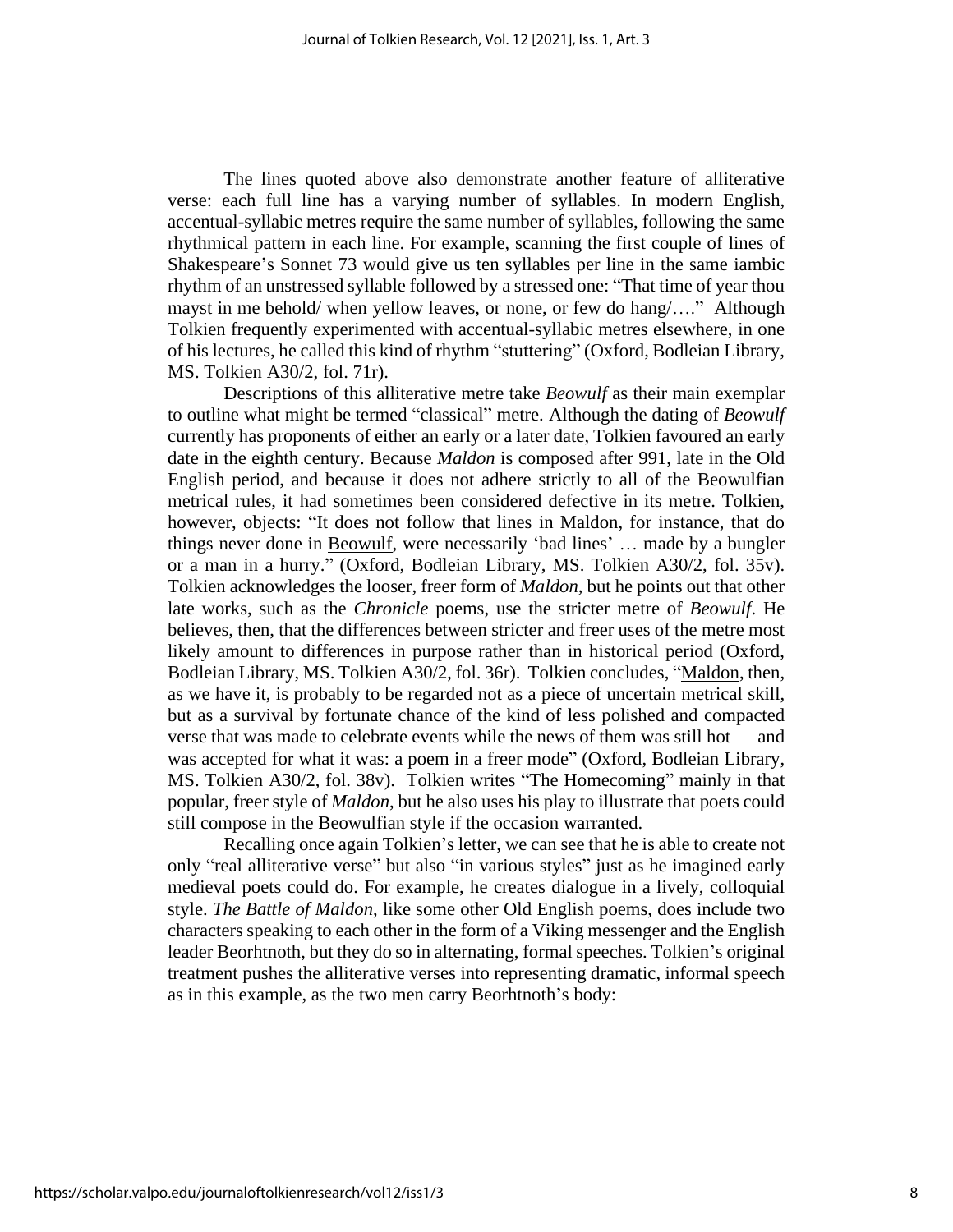TÍDWALD. *Torhthelm halts suddenly*

 You stumbling dolt, Look where you're going!

TORHTHELM. For the Lord's pity, Halt, Tída, here! Hark now, and look!

TÍDWALD. Look where, my lad?

TORHTHELM. To the left yonder, (HBBS 133)

In this instance as elsewhere, Tolkien divides the lines between speakers; for example, "Look where you're going! For the Lord's pity" (type A and type C) is the full alliterative line. These lines are delivered in sentences that are in normal English word order, delivered with conversational speed, not slowing down to add special ornamental effects.

Just as in the looser style of *The Battle of Maldon* verse, Tolkien relaxes certain classical metrical rules. For example, type A verses do allow for the addition of an unstressed initial syllable, which is called anacrusis, but this kind of verse often appears in *Maldon* in the off-verse (or second half of the line), which is not the rule in *Beowulf*. Tolkien follows the *Maldon* model in lines such as "Not far did he fall from friend and master" (HBBS 127). One can read "from friend and master" as a type A verse with anacrusis, (marked as  $+A$ ). The extra unstressed syllable at the beginning in the form of the preposition "from" illustrates how modern English has lost the inflected endings of Old English and requires more words such as prepositions and pronouns for sentence meaning. Carl Phelpstead also finds that Tolkien followed the later style in his Old English poem for W.H. Auden by writing type A verses with anacrusis in the off-verse without double alliteration (2013, 51-52).

As for another of Tolkien's modern alliterative poems, *The Fall of Arthur*, T.S. Sudell (2017, 76-77) finds that type A with anacrusis accounts for nearly a quarter of the type A verses in that work, although not many occur in the b-verse. Sudell points out that type A with anacrusis illustrates the difficulty of finding liftinitial words in modern English, in which iambic feet (dip, lift) are easier to write. Sudell's analysis discusses some of the difficulties in scanning alliterative verse, particularly of the dip, lift, dip, lift, dip  $(x / x / x)$  pattern: is it A with anacrusis or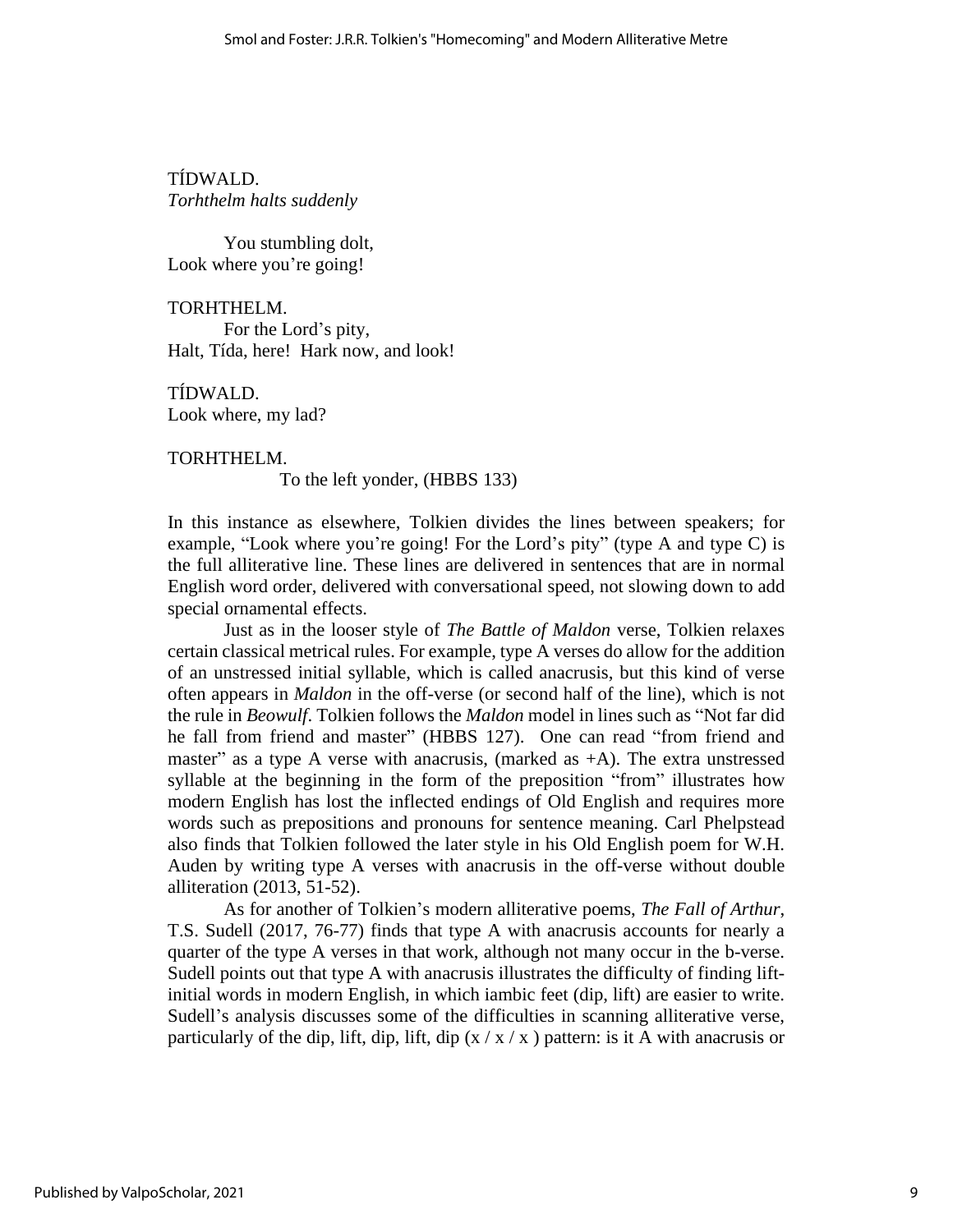B with a "resolved" syllable? Resolution, or "breaking" as Tolkien calls it in "On Translating Beowulf," occurs in Old English when a stressed syllable is a short vowel or diphthong closed by only one consonant, followed by a weak syllable (/ x); in these conditions, it can be counted as one lift in the metre  $\langle \cdot \rangle$ . In some instances in *The Fall of Arthur*, Sudell (2016, 83-84) finds the choice unclear between reading the verse as A with anacrusis or B with breaking. This illustrates the difficulty of analyzing modern English alliterative metre definitively, which is also shown in Shippey's discussion of some of Tolkien's modern poems, in which Shippey (2013, 15-18) posits various scansions of certain lines. While resolution has clear parameters in Old English vowel length and spelling, Sudell (2016, 81- 84) suggests that in modern English, consonant sounds rather than written consonants can serve as a better guide in making decisions about metrical types, as can etymologies and even aesthetic judgements.

An interesting case of pronunciation and the influence of etymology occurs in "The Homecoming" in the word "causeway," which occurs three times in the play. In modern pronunciation, we would treat the word as a compound, the second element with secondary stress, as is common in compound words: "cause-way"  $(\langle \rangle)$ . In fact, this is how Christopher Tolkien pronounces the word in his recording of the play's introduction. However, in his father's reading of the play, he pronounces the word each time as "causey"  $($  x) even though "causeway" is the spelling Tolkien used from the first draft to the last. A "causey," (with variant Middle English spellings), can be dated to the fourteenth century according to the *Oxford English Dictionary*, and came to be used with "way" in the fifteenth century, asin "Cawcewey" (*OED Online* "Causeway, n."). According to the *OED*, "causey" is "now less used" or obsolete, though nineteenth-century attestations list it as a dialect word, and "chiefly Scottish" (*OED Online* "Causey, n."). One can imagine Tolkien's relishing the etymology of "causeway" for its own sake, but for metrical reasons, "causey" is easier to handle as a lift/dip rather than a lift/half-lift compound in the verses where it occurs: "We've come to the causeway." (HBBS 136); "How they came across this causeway here" (HBBS 137); "He let them cross the causeway" (HBBS 137). Did Tolkien intend to revise his play yet one more time? Did he recognize the better scansion only as he was reading the play aloud? Or did he simply know or use the older form of the word whenever he saw "causeway," as many others might have done?

While Tolkien follows the metrical types of Old English poetry, he does admit that *Maldon* is written "in a free form of the alliterative line" (HBBS 124) and that he too uses such a looser style. As Shippey points out (2013, 20-21), some of the lines in "The Homecoming" can (and have been) easily mistaken for prose.<sup>11</sup>

<sup>&</sup>lt;sup>11</sup> Manfred Zimmerman (1981) explains the basic stresses and alliteration patterns of "The Homecoming" in order to demonstrate how the Ballantine *Tolkien Reader* misprinted some of the lines of the play.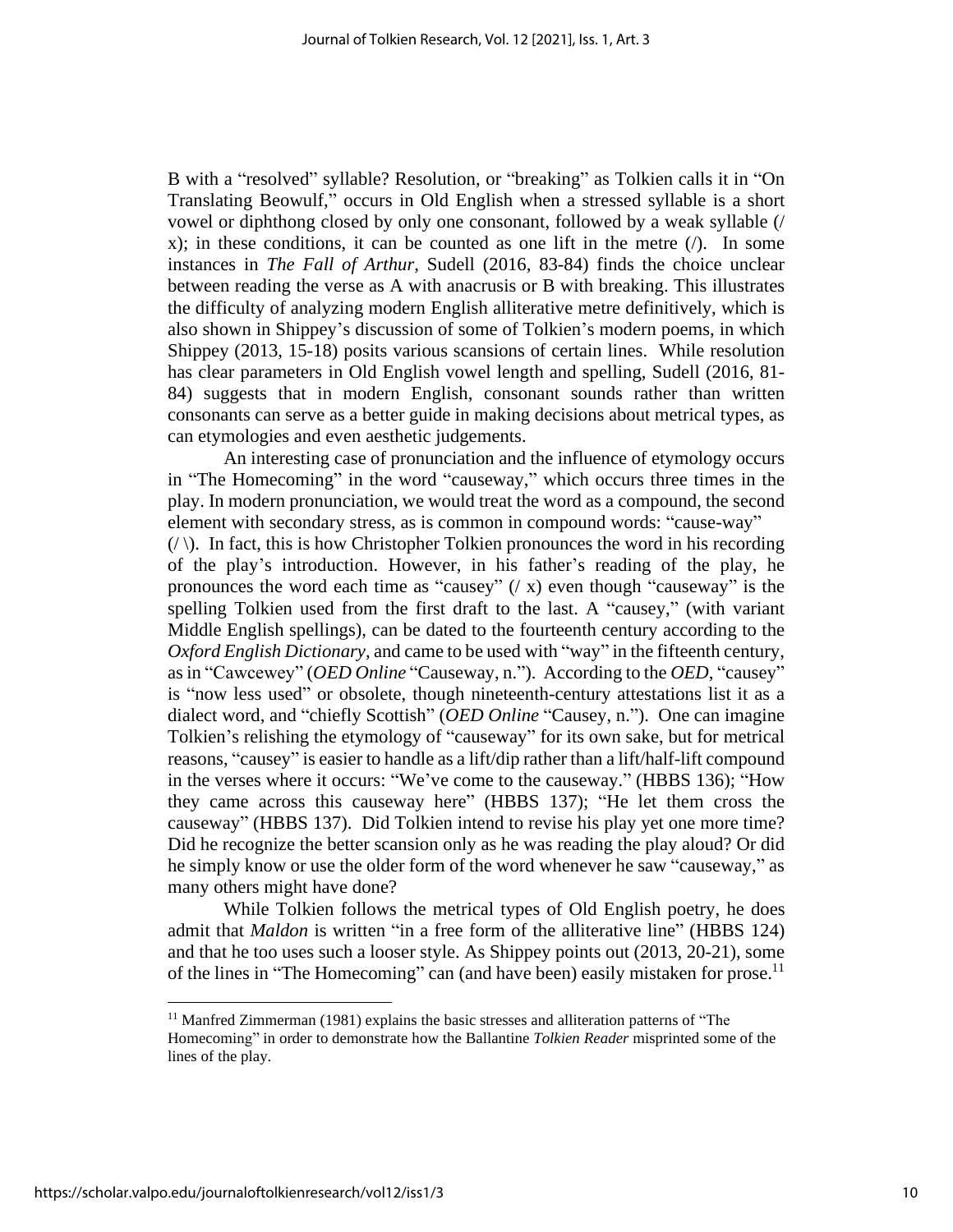The following lines by Tída, for example, are written in prose syntax, with minimal alliteration, and with extra unstressed syllables in the verses, thereby lengthening the line and losing the compactness of classical metre: "I have cares of my own / in my heart, Totta, and my head's weary./ I am sorry for you, and for myself also" (HBBS 140). Tída's speech in this passage ends with internal rhyme -- "for the monks are kind. Put the miles behind!" (HBBS 140) -- which is not a regular feature of Old English poetry but which occurs intentionally several times in *Maldon.*

Although Tolkien reproduces these features of the freer style of *The Battle of Maldon* in his play, pushing that style even further into colloquial drama, he also illustrates his scholarly belief that the stricter Beowulfian metre was not forgotten in the later Old English period. Using the same alliterative verse types, Tolkien is also able to convey a change of register to high-sounding poetry. Here is Totta chanting a poem in praise of Beorhtnoth:

### TORHTHELM.

*(His voice rises to a chant.)* His head was higher than the helm of kings with heathen crowns, his heart keener and his soul clearer than swords of heroes polished and proven; than plated gold his worth was greater. From the world has passed a prince peerless in peace and war, just in judgement, generous-handed as the golden lords of long ago. He has gone to God glory seeking, Beorhtnoth beloved. (HBBS 130)

Tolkien signals the changed style with the stage direction that Totta's voice should rise into a chant, but even without that note, the style of the passage sets it apart from the surrounding dialogue. There are the inverted word orders: "than plated gold / his worth was greater" and the adjective placed after the noun it modifies: "Beorhtnoth beloved." The common technique of using compound words can be seen in "generous-handed." As in the stricter or classical metre of *Beowulf*, the lines tend to be enjambed, not end-stopped. The piled-on appositions of classical metre are here as well: "a prince peerless"; "just in judgement"; "generous-handed". The alliterative patterns are also more complex: "With heathen crowns, his heart keener" is an example of crossed alliteration, usually represented thus: a x a x. "As the golden lords of long ago" is an example of transverse alliteration: a x x a. Linked alliteration over more than one line occurs in the first two lines of the above passage as well as in the eighth and ninth lines.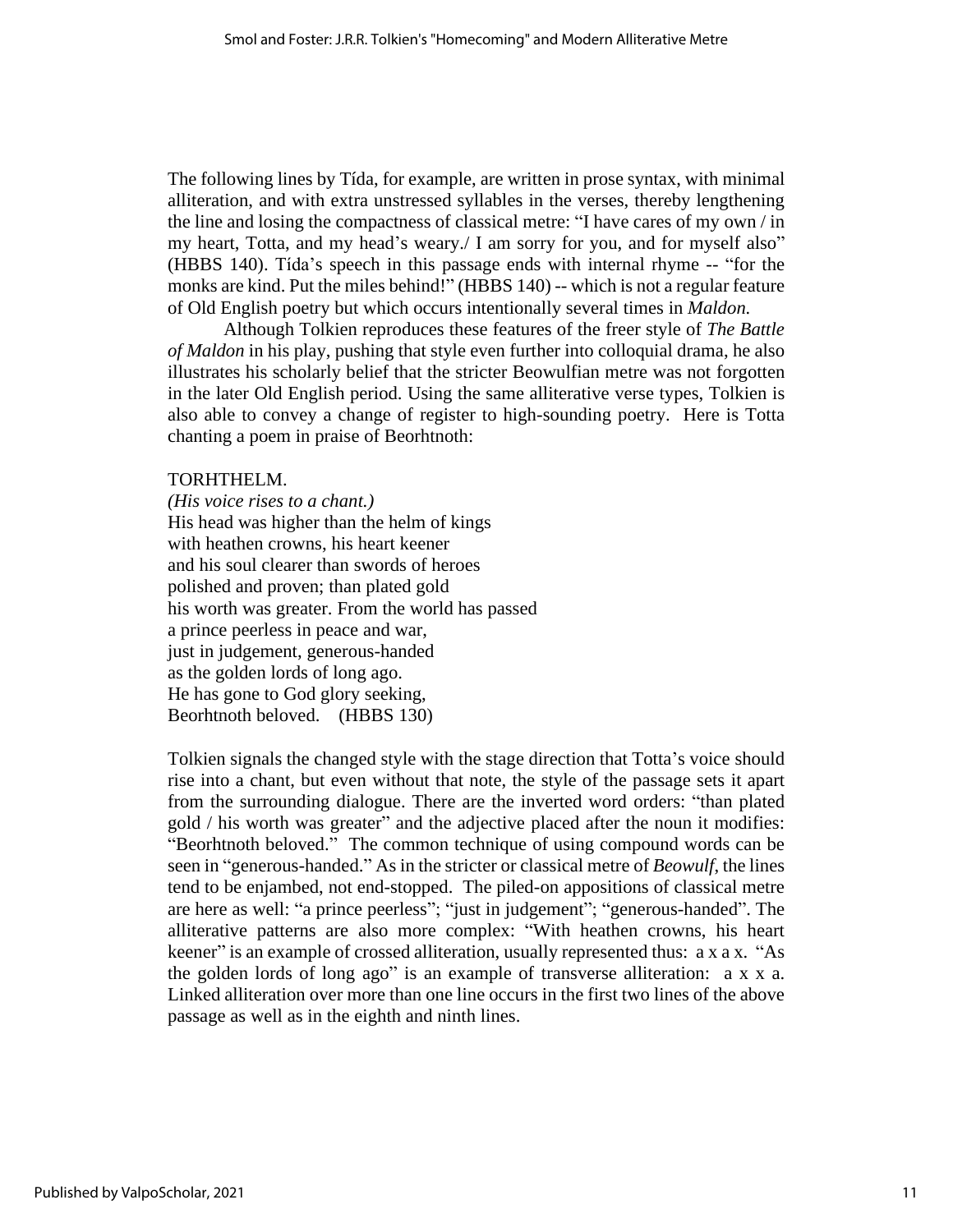Totta's other set pieces are similarly distinct in style from their surrounding informal dialogue. Beginning at "Now mourn for ever / Saxon and English, from the sea's margin/ to the western forest!" (HBBS 131), this piece continues with reference to building a barrow for Beorhtnoth and proceeds with a summary of his character: "of the friends of men first and noblest, / to his hearth-comrades help unfailing, / to his folk the fairest father of peoples. / Glory loved he; now glory earning" (HBBS 132). The inverted word order, the nod to compound words in "hearth-comrades" and "well-beloved," the enjambment of lines in apposition detailing his "wealth unbegrudged" are some of these elements of a high style. The prevalence of lines with three alliterating words when only a minimum of two is required further adds to the sonorous chanting quality. This composition echoes the end of *Beowulf* in a number of elements: the widespread grief over the death of the hero, in which a woman weeps at his funeral pyre; the building of a high mound in which his treasures are buried along with his body. The superlatives near the end of Totta's poem echo the superlatives describing Beowulf at the very end of *his* poem: he was the mildest, most beloved, to his kin the kindest, and in Old English "lofgeornost," most eager for praise or glory (*Beowulf* lines 3180 - 82). In Tolkien's play, Tída recognizes the allusion, commenting that "Beorhtnoth we bear not Beowulf here:" (HBBS 132).

Some of the same features can be found in Totta's final set piece, "So the last is fallen of the line of earls" (HBBS 137), echoing the historical vision of the Old English "The Battle of Brunanburh" poem.<sup>12</sup> Tolkien comments on Totta that "his head is full of old lays" (HBBS 123). In addition to being able to compose alliterative metres in a high style, Totta occasionally quotes proverbial wisdom, a frequent feature of Old English verse, from his traditional store of poetry. For example, when discussing what Offa had said previously in council, Totta comments, "As lays remind us: / 'What at the mead man vows, when morning comes / let him with deeds answer, or his drink vomit / and a sot be shown'" (HBBS 128). His chanting of the famous verses from *Maldon* in his visionary dream — "Heart shall be bolder, harder be purpose, / more proud the spirit as our power lessens!" (HBBS 141) (with a couple of extra lines added by Tolkien) also illustrates, according to Tolkien, the proverbial force of such lines that must have been often repeated as "an ancient and honoured expression of heroic will" (HBBS 124). This young poet, who can make comparisons with Grendel (HBBS 129), knows his stuff.

And he can compose in Beowulfian metre. How would a young man of such lowly status learn to compose high-minded poetry? The early medieval English did not write a guide to poetic metres, as far as we know. And, as Tolkien points out, "It is unlikely that there was any definite 'profession' of minstrelsy, which one

 $12$  Shippey (2013, 20); see Tolkien's translation of "The Battle of Brunanburh" in alliterative meter in *The Fall of Arthur*, Appendix 224-225.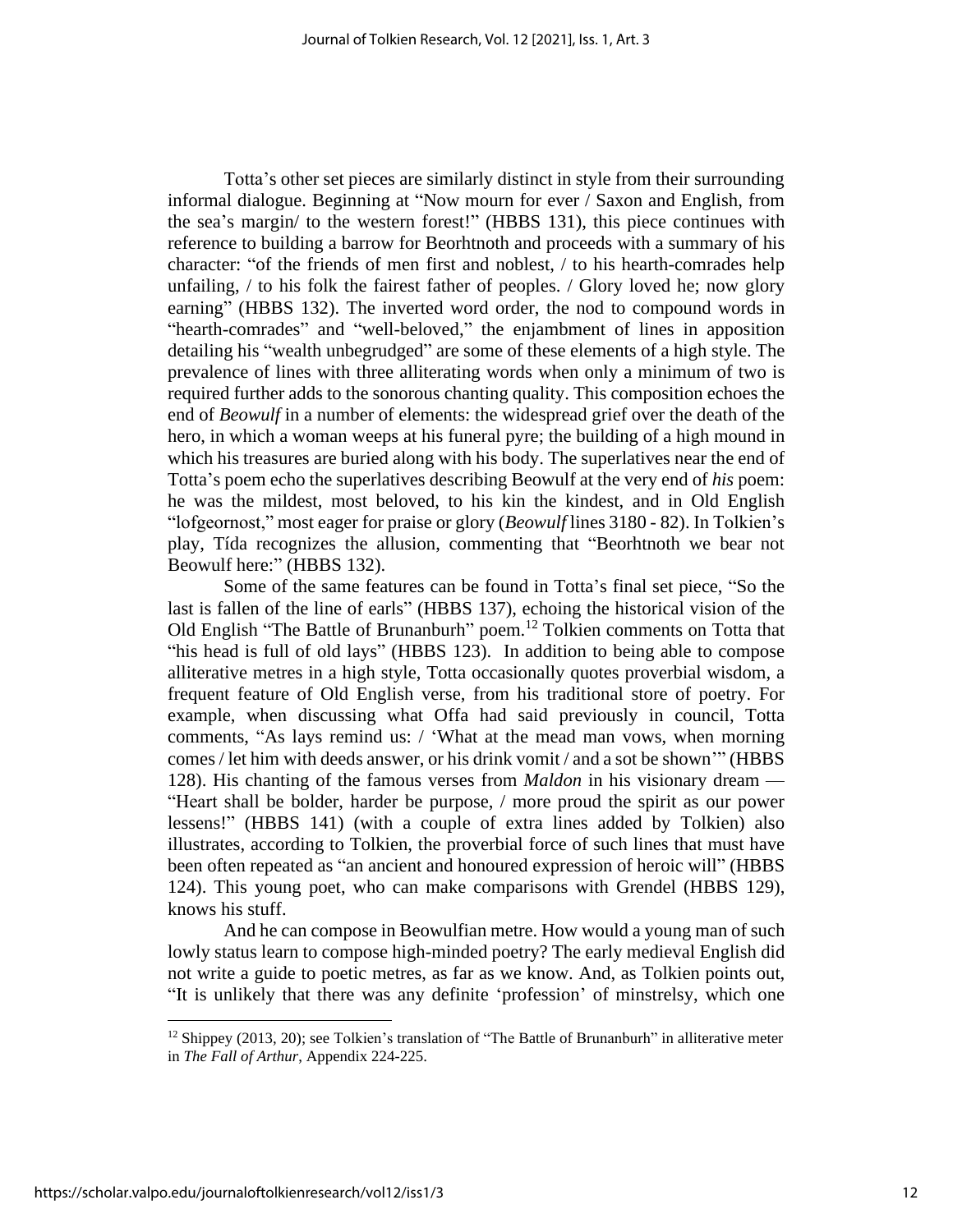entered by apprenticeship and by which one after gained one's sole livelihood (Oxford, Bodleian Library, MS. Tolkien A30/2, fol. 49v). He posits that versemaking was learned at home and that "A boy  $-\frac{ex}{ex}$  hypothesi having some bent for these things — can quickly grasp the scheme of even fairly intricate rules, though he will need much schooling in the art of words before he can write even derivative verse within that scheme...." (Oxford, Bodleian Library, MS. Tolkien A30/2, fol. 39r). As the son of a minstrel, Totta would have heard plenty of good poetry at home, and he obviously has an ear for it. By creating stricter metre for Totta's set pieces alongside a more informal and colloquial use, Tolkien also illustrates how the perceived early and late styles of *Beowulf* and *Maldon* could co-exist; one is not a debased version of the other but a different style used for a different purpose.

Although not a poet, Tída is not entirely ignorant of this poetic tradition either. He recognizes the allusion to *Beowulf*, and he comments on Totta's singing of the subjects of old battle poetry such as *Beowulf* and the *Fight at Finnsburh*: "when Froda fell, and Finn was slain" (HBBS 131). Tída, however, has a cynical attitude to poetry — "Let the poets babble" (HBBS 138) — but even he can try his hand at alliterative verses. So Tída offers a few lines of poetry, introducing them with "If a poet sang you" (139) before providing his own impromptu composition:

'I bowed my head on his breast beloved, and weary of weeping woeful slept I; thus joined we journeyed, gentle master and faithful servant, over fen and boulder to his last resting and love's ending' (HBBS 139-140)

Tída maintains the correct placements of alliteration, but he doesn't vary the verse types in each half line. He begins with two type B verses in the first line, the second verse with an extra allowable syllable in the initial dip. The second line could be read as two type A verses as well, with the second half line or off-verse in a variety of type A referred to as A2, in which a dip may be replaced by a secondary stress or half-lift. Tolkien's "woeful slept I" can be scanned in the same way as the examples he uses in one of his lectures as type A2: "misty moonshine" or an Old English example in: "Grendles guðcræft"  $(\overline{X}/\overline{X})$  (Oxford, Bodleian Library, MS.) Tolkien A17/2, fol. 25r). Tolkien points out in this lecture that A2 types "give weight and sonority to the epic style" (Oxford, Bodleian Library, MS. Tolkien A17/2, fol. 25r), and that they normally occur in the on-verse and carry double alliteration. Clearly, this is not the case with "woeful slept I," which occurs with single alliteration in the off-verse, another breach of the stricter metrical rule. The following two lines are also type A verses, but with the exception of "gentle master" all have extra dips added at the beginning of the verse, including the second half line "over fen and boulder" which is a characteristic of *Maldon* but not typical in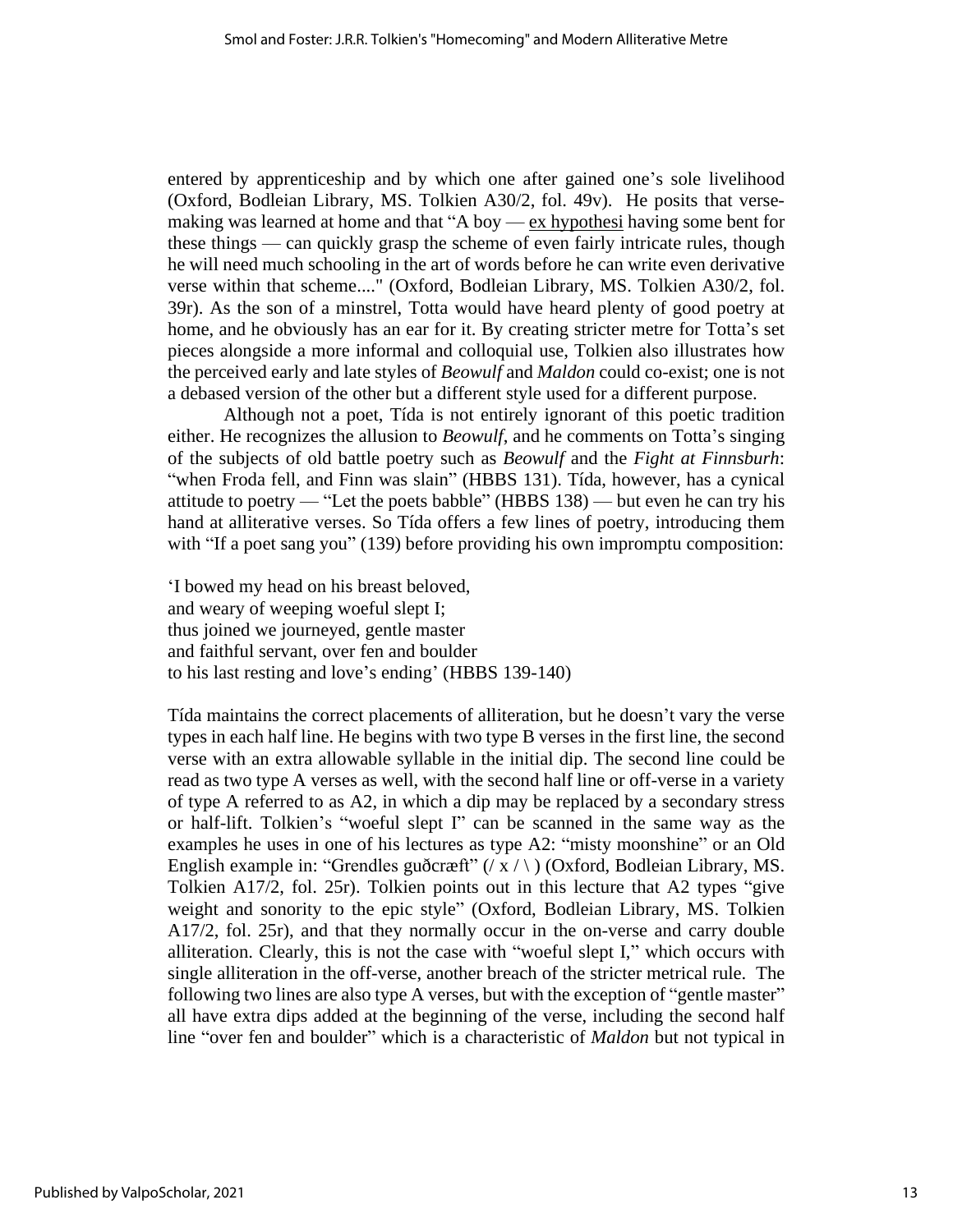*Beowulf*. The last line contains two type C verses. In other words, Tída's poetry does not exhibit the same rhythmical variety as Totta's. Tída's verses slide into a unified rhythm over each full line, similar to later syllabic-accentual metres. In contrast, although Totta does include the same verse types in some of the lines of his set pieces, he is capable of more variety. Take, for example, the first three lines of Totta's chant praising Beorhtnoth:

His head was higher than the helm of kings With heathen crowns, his heart keener And his soul clearer than swords of heroes (HBBS 130)

We can read these lines as type +A and B, type B and C, and type C and A. Both men have heard good poetry, but only one of them has a bent for that kind of thing. Tída is not quite as skilled as Totta in his verse-making, but then again, he is not like the younger Totta who "laboured long" as Tída imagines, "in the watches of the night" (HBBS 132) to compose his verses.

While Tolkien successfully demonstrates real alliterative verses in various styles, he also uses "The Homecoming" to illustrate certain of his scholarly beliefs about how Old English occasional poems might be composed. "The Homecoming" is often mistakenly referred to as the sequel to the Old English *Battle of Maldon*, but it is only a sequel if one is considering the events of the Old English poem (the battle) followed by the events of Tolkien's verse drama, a few hours after the battle. But *as a poem, The Battle of Maldon* does not yet exist at the fictional time of "The Homecoming." Tolkien's conceit is that it is composed only after Totta surveys the battlefield and considers what happened there — and Totta is its author. "The Homecoming," then, is meant as a prequel to *The Battle of Maldon*, which he believes was composed "to celebrate events while the news of them was still hot" (Oxford, Bodleian Library, MS. Tolkien A30/2, fol. 38v). In his characteristic manner, Tolkien is creating an asterisk explanation for a surviving artefact, the Old English poem. Working backwards, as it were, from the poem, Tolkien has Totta and Tída name the dead men they find: Wulfmær, Wulfstan's son, although he is momentarily confused with Beorhtnoth's nephew by the same name; Ælfnoth, Wulfmær's young friend; then Ælfwine, "a brave lordling" (HBBS 128); before discussing, but not finding, the outspoken counsellor Offa. The *Battle of Maldon* names more men than this, but the order of their appearance in the Old English poem corresponds to the order in which Tída and Totta find them on the battlefield, with the exception of a reference to Offa coming just before Ælfwine in *Maldon* (Nelson, 2008, 74-75). It is as if Totta has viewed the battlefield and the positions of the dead warriors near Beorhtnoth and will use this first-hand examination to recreate their actions and speeches in the battle he will represent in the poem that he is going to compose.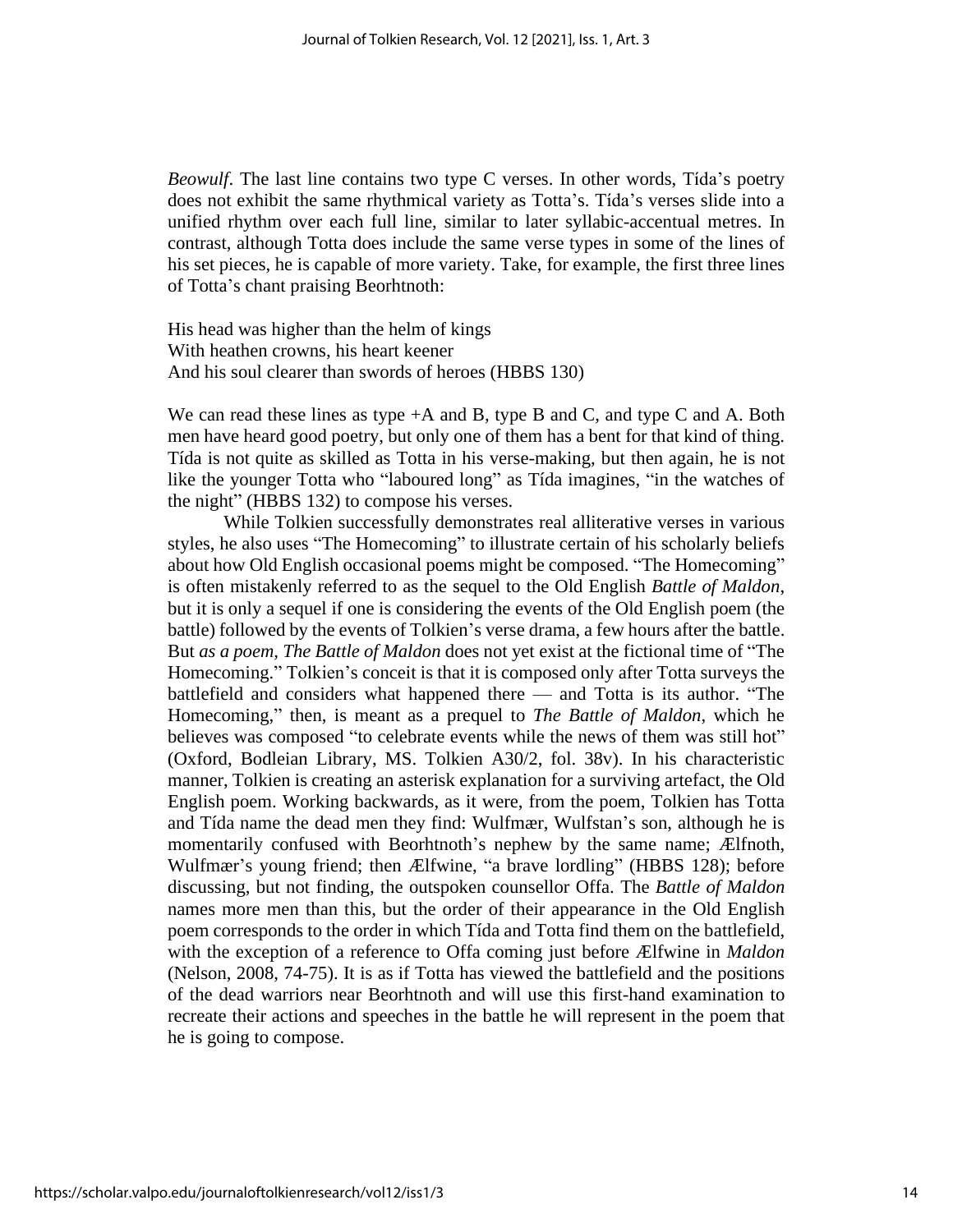Furthermore, Totta surveys the terrain, wondering why more enemy bodies were not evident at the causeway connecting the English and Viking armies: "It's strange to me / how they came across this causeway here, / or forced a passage without fierce battle" (HBBS 137). What he sees is the result of the crucial decision by Beorhtnoth to let the Vikings cross the causeway to engage fully in battle, which Tolkien believes is criticized by the *Maldon* poet. Tída explains to Totta: "Alas, my friend, our lord was at fault, / or so in Maldon this morning men were saying." (HBBS 137). This opinion is one that Totta will incorporate into his poem, reflecting a criticism that Tolkien also expresses in his "Ofermod" essay.

Finally, Tolkien provides an explanation of how those proverbial lines from *Maldon* came to be in the Old English poem. In a characteristic Tolkienian scene of poetic vision, Totta speaks in a half dreaming voice as he travels back to the Abbey in a wagon with Beorhtnoth's body. His vision of doomed men includes hearing them chanting in the hall these words, and as with a couple of his earlier set pieces, Totta also chants: "Heart shall be bolder, harder be purpose, / more proud the spirit as our power lessens! / Mind shall not falter nor mood waver, / though doom shall come and dark conquer" (HBBS 141). <sup>13</sup>A version of those first two lines will also appear near the end of the *Maldon* text as we have it, just as they appear near the end of Tolkien's play.

In other words, Tolkien is providing a fictional explanation for how a popular and occasional poem could have been composed in the Old English period, with the poet working with his eyewitness survey of the dead and the terrain, incorporating current opinions on what happened, and being inspired by his own visionary capacities in reconstructing actions and speeches and drawing on poetic traditions. Tolkien's intentions are evident in a couple of marginal notes in the manuscript drafts, one in Oxford, Bodleian Library, MS. Tolkien 5, fol. fol.63v and a similar note a couple of pages later: "It is here supposed that Totta afterwards becomes the author of the poem the fragment of which survives. It is based (on this theory) partly on survivors' reports, partly on imagination  $\&$  epic tradition" (Oxford, Bodleian Library, MS. Tolkien 5, fol. 65v). Both of these notes are written in drafts of "Beorhtnoth's Death," part of the introductory material in the play, and both of these pages are entirely crossed out in their draft versions, though elements of them continue to be used in later drafts. Honegger's argument is that Tolkien changed his mind about ascribing the *Battle of Maldon* to Totta, but we contend that Tolkien did not alter the character of Totta or his poetry to indicate that he later rejected the idea of Totta being the *Maldon*-poet, for the reasons we discuss below. Peter Grybauskas (2011, 45) also argues for Totta as the *Maldon*-poet and suggests that removing the explicit identification from the drafts could have been a deliberate move.

<sup>&</sup>lt;sup>13</sup> See Honegger (2007) for a discussion of Tolkien's revisions of these lines in various drafts of the play and in his lectures.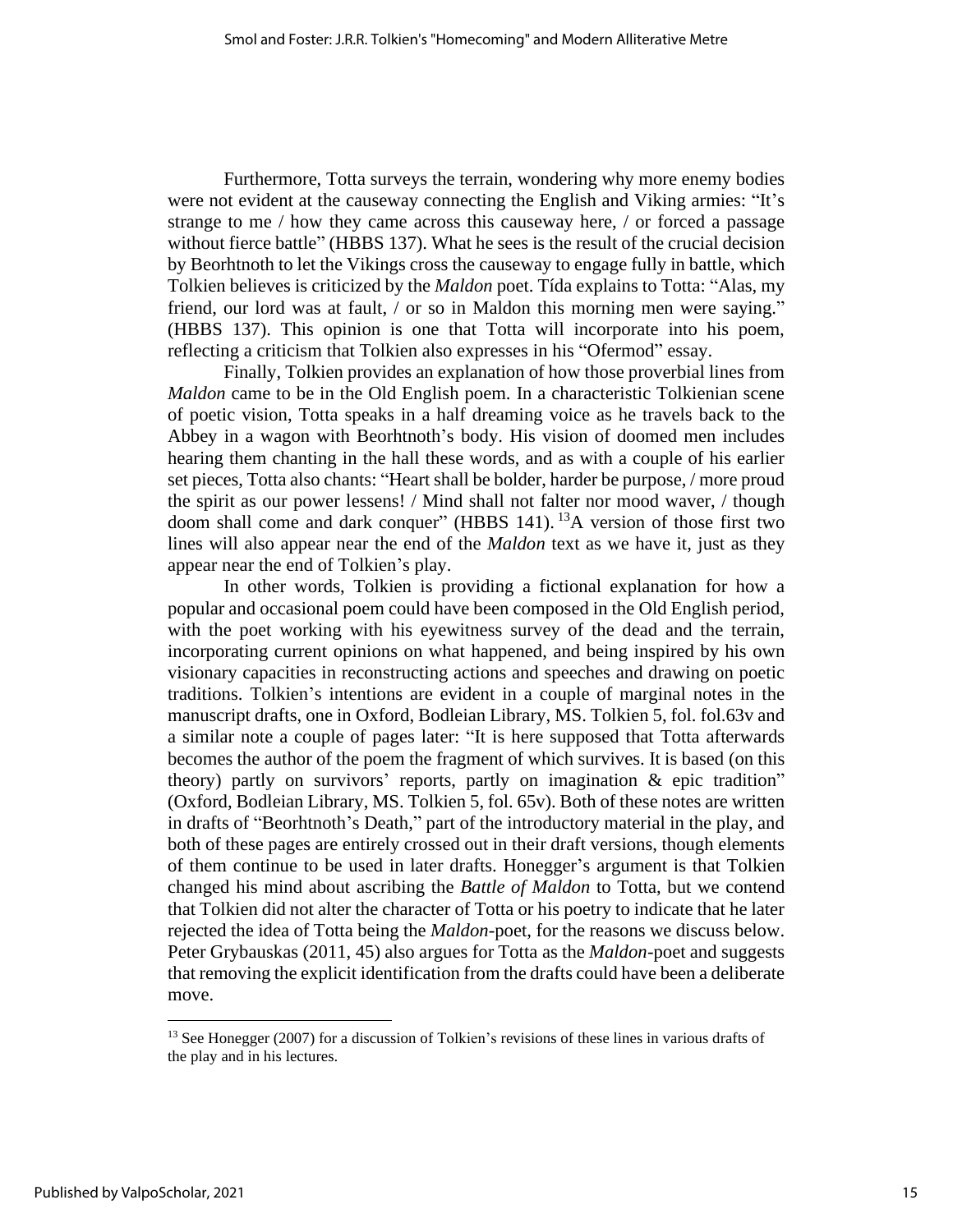But it is not just Totta who is an alliterative poet of some skill. Tolkien is writing not only to illustrate how an early English poet could have composed verses but also to demonstrate how a twentieth-century poet could compose a variety of verses in modern English. He frequently advocates for the use of alliterative metre in modern English. In one of his lectures on alliterative verse, he tells his audience, "It is indeed possible that modern verse could with profit refresh its weariness, or enrich its variety, with a study of this careful technique elaborated long ago..." (Oxford, Bodleian Library, MS. Tolkien A17/2, fol. 5r). In another draft of a lecture on alliterative verse, he similarly claims that alliterative metre "is quite worthy of study by poets today as a technique" (*The Fall of Arthur* Appendix, 227; from Oxford, Bodleian Library, MS. Tolkien A30/1, fol. 71r). One way that Tolkien's study of the technique is demonstrated is through his scrupulous attention to detail. In a couple of pages in "The Homecoming" manuscripts, he works out the rhythms of over 100 words beginning with a stressed syllable in both Old English and modern; starting with the simplest example of a single stressed syllable as in OE "hús" and modern English "house" and proceeding to more and more complicated examples, such as OE "weligost" equivalent in rhythm to modern English "litigant" or "elephant" in that the first two short vowels are resolved into one strong stress and the final vowel is not strongly stressed: WELIGost or LITIgant. (Oxford, Bodleian Library, MS. Tolkien 5, fol. 90r). A list of approximately the same number continues with compound words. For example, OE "scieldburg" is listed as equivalent to modern English "household" to be scanned as a strong stress followed by a secondary stress (/ \) (Oxford, Bodleian Library, MS. Tolkien 5, fol. 91r). The list continues with increasing complexity, evidence of Tolkien's attention to how modern English can suit the requirements of "real alliterative verse."

It is not surprising, then, that Tolkien was upset when BBC Radio broadcast the play with actors who, according to his biographer, annoyed Tolkien because they ignored the alliterative metre and read the lines as if they were in iambic pentameter (Carpenter 2000, 218). Unfortunately, these BBC recordings no longer exist, as far as we know. Tolkien's own reading of the play, however, is not stilted or artificial and illustrates well his argument that the verse types represent the natural rhythms of English speech even in the modern period ("On Translating Beowulf" 62).

While Tolkien argues for maintaining the tradition of alliterative verse, his play is also an illustration of and meditation on the eventual passing of that tradition as it gives way to new themes and styles. From the very first draft in Oxford, Bodleian Library, MS. Tolkien 5, the metaphor of a road heading into the future ends the play, as Beorhtnoth's body is on a cart travelling towards the Christian monks, and Latin singing is heard in the background, "Dirige, Domine, in conspectu tuo via meam…." (HBBS 142). The last English words in the play consist of a rhyming couplet — a form not used in Old English poetry: "Sadly they sing, the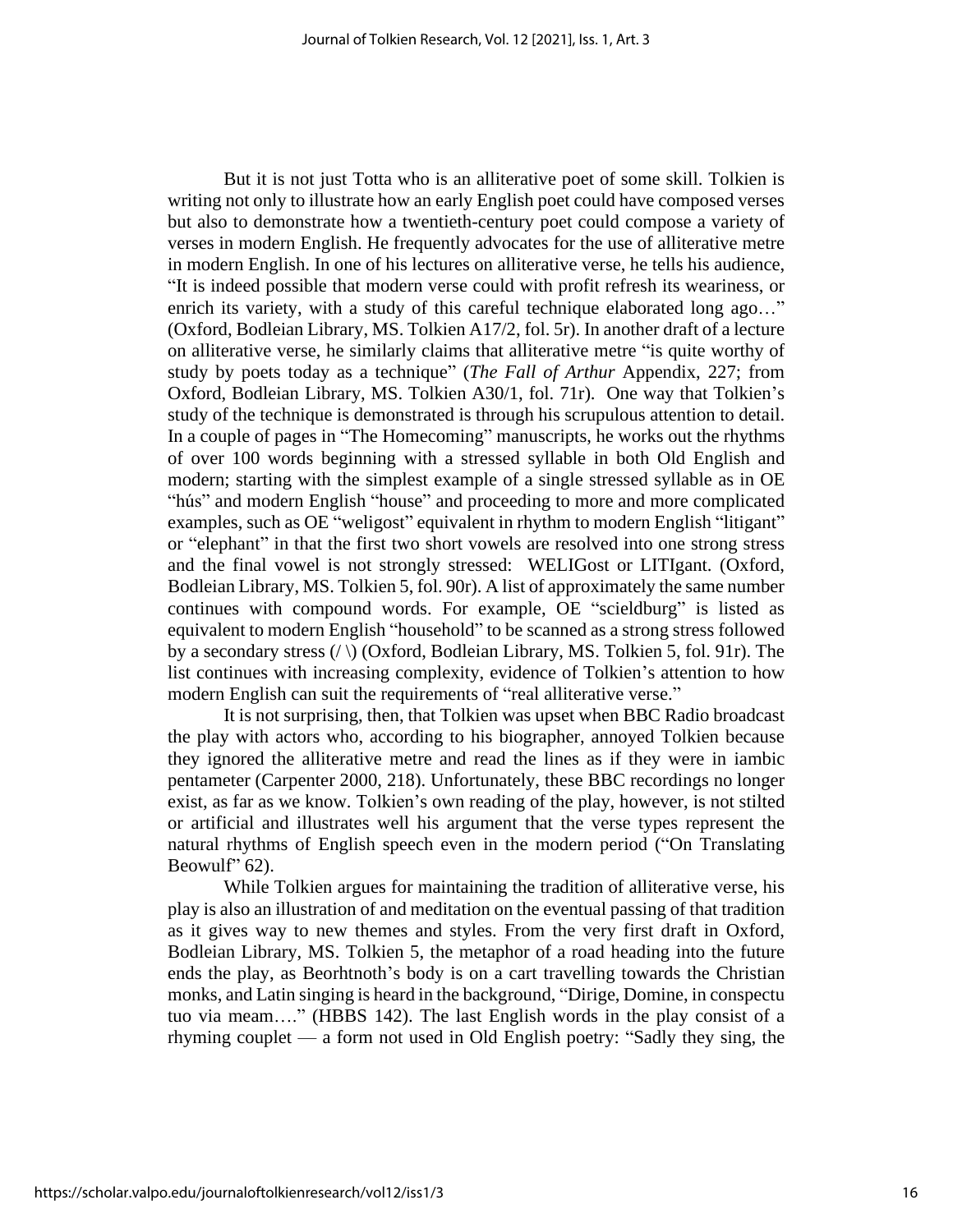monks of Ely isle! / Row men, row! Let us listen here a while!" (HBBS 142). As Tolkien says in the introduction to the play, these rhyming lines are "presaging the fading end of the old heroic alliterative measure" (HBBS 124). We can hear where the poetic road is heading.

Totta, the inexperienced, imaginative, and optimistic young poet and Tída the experienced, literal-minded, and cynical older man provide two distinct views of the value of the old alliterative heroic poetry. One could say that they look in different directions along this poetic road. Tída is focused on following the road that leads forward, into the future, turning his back for the most part on traditional poetry. Totta, on the other hand, is the one who has a dreamlike visionary ability to see into the past and the future through his connection with poetry. He resembles some of Tolkien's other visionary characters who through a dreamlike state can see beyond their present, either into the future (as Frodo does on occasion) or into the past, as characters in Tolkien's unfinished "Notion Club Papers" do.

While Totta imaginatively connects with past and future, Tída mostly recognizes that the world has changed and that time moves forward, or that things never change for poor people as they plod along the road. This basic difference is maintained in their characterization, and one of the ways in which it manifests itself is in Tída's belief that the old songs no longer represent the world that he is living in. After Totta's dreamlike vision in the wagon, Tída doesn't like what he's just heard: he calls the words "fey and fell-hearted,/ and heathenish too" and says "I don't hold with that" (HBBS 141). His reaction is to point to the literal reality before him: "It's night right enough; but there's no firelight: / dark is over all, and dead is master" (HBBS 141). We can't help hearing the echo of Ted Sandyman here, talking to Sam about the truth of the old stories in *The Lord of the Rings*, rejecting anything he hasn't seen with his own eyes. Tída rejects Totta's imaginative experience through his direct connection to an older poetic tradition because it doesn't match his immediate reality that there is no literal firelight. All through the play, from the very first draft, Tída has been mocking Totta on his imagination of "barrow-wights and bogies" (HBBS 125). He tells him to "Think less, and talk less/ of ghosts" (HBBS 126) connecting this tendency in Totta with his poetic art: "Forget your gleeman's stuff" (HBBS 126). Moreover, Tída blames traditional heroic poetry for Beorhtnoth's mistake in letting the Vikings cross the causeway: "so keen was he/ to give minstrels matter for mighty songs" (HBBS 137). As Shippey (2007, 330) points out, Tolkien invented this detail, which does not appear in *The Battle of Maldon*, further supporting Tolkien's view that Beorhtnoth suffered from excessive pride, caring more for his poetic reputation than the lives of his people.

Even though Tída is mainly pessimistic and seems to reject the old poetry, he does find value in Totta's verses a couple of times. Totta's song about Beorhtnoth comforts Tída who admits "the woven staves have yet worth in them /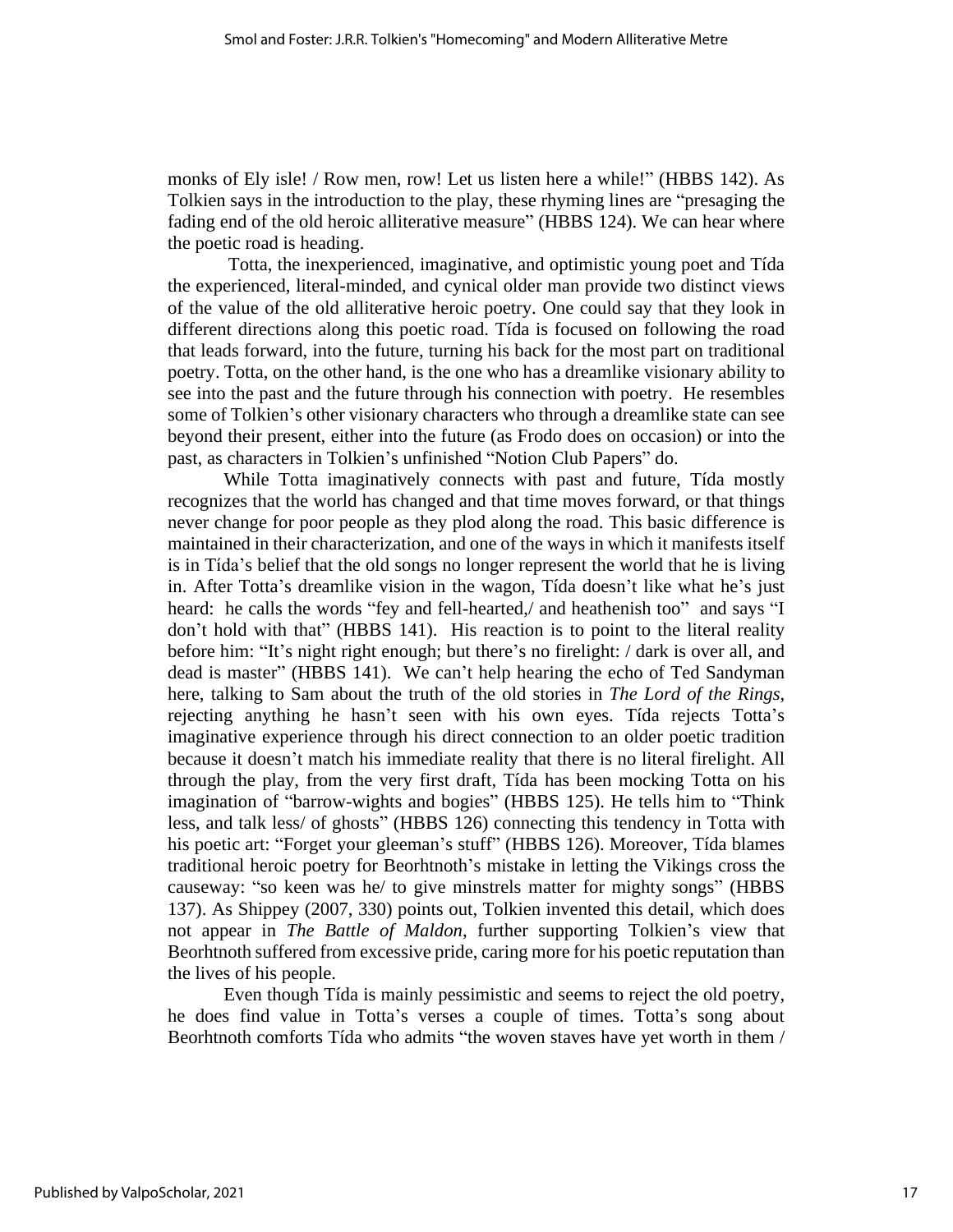for woeful hearts" (HBBS 130) and after Totta's next chant he says, though perhaps sardonically, "Good words enough" (HBBS 132). In a similar way, while Totta can be optimistic, hoping (mistakenly) that Æthelred will prove to be as effective a leader as "Wyrtgeorn" (Vortigern), he also acknowledges that "the songs wither, / and the world worsens" (HBBS 128-29). Yet he doesn't give up on the old songs, and his participation in a dream vision puts him in company of some of Tolkien's other positive poetic or visionary characters. In creating two characters with predominantly different views, did Tolkien favour one or the other? Shippey (2007, 326-29) argues that Tolkien created Totta to be seen as a negative character, "cowardly, boastful, and murderous" -- a "stooge" -- and that Tída represents Tolkien's views. However, we see more of a balance between competing tensions or perspectives, between medieval and modern views of war (Smol 2019) or in the dialogic tension between "heroic praise" and "heroic critique" (Grybauskas 2011, 41). Verlyn Flieger (2019) outlines a general view of Tolkien that encompasses such readings. She examines several contradictions in Tolkien's writing and concludes that it is best to let such contradictions live in opposition rather than trying to reconcile them. In her image of the keystone and the arch, Tolkien is the keystone that holds two sides of the arch together through friction. In "The Homecoming," such a contradictory tension is evident between old poetic views of heroism and new realities, between medieval and modern perspectives on war.

It is worth noting that Tolkien also did not forget the "gleeman's stuff" that he so carefully learned and reproduced in this play and elsewhere. In one of his lectures, he states that metres "can persist as long as poets find pleasure in them or have a purpose for them" (Oxford, Bodleian Library, MS. Tolkien A30.2, fol. 36 v). In "The Homecoming of Beorhtnoth Beorhthelm's Son" Tolkien has a purpose. He uses the alliterative metre to illustrate his ideas about Old English versification, early medieval poets, *The Battle of Maldon* in particular, and the potential for writing alliterative verse in the present day – his poetic scholarship, if you will. But more than that, "The Homecoming" is an impressive achievement of original alliterative art by a poet who demonstrates how he still finds pleasure in the metres.

#### Works Cited

Bowers, John C. *Tolkien's Lost Chaucer*. Oxford University Press, 2019. Carpenter, Humphrey. *J.R.R. Tolkien: A Biography*. Houghton Mifflin, 2000. "causeway, n." *OED Online*, Oxford University Press, June 2020, www.oed.com/view/Entry/29166. Accessed 19 July 2020. "causey, n." *OED Online*, Oxford University Press, June 2020, www.oed.com/view/Entry/29168. Accessed 19 July 2020.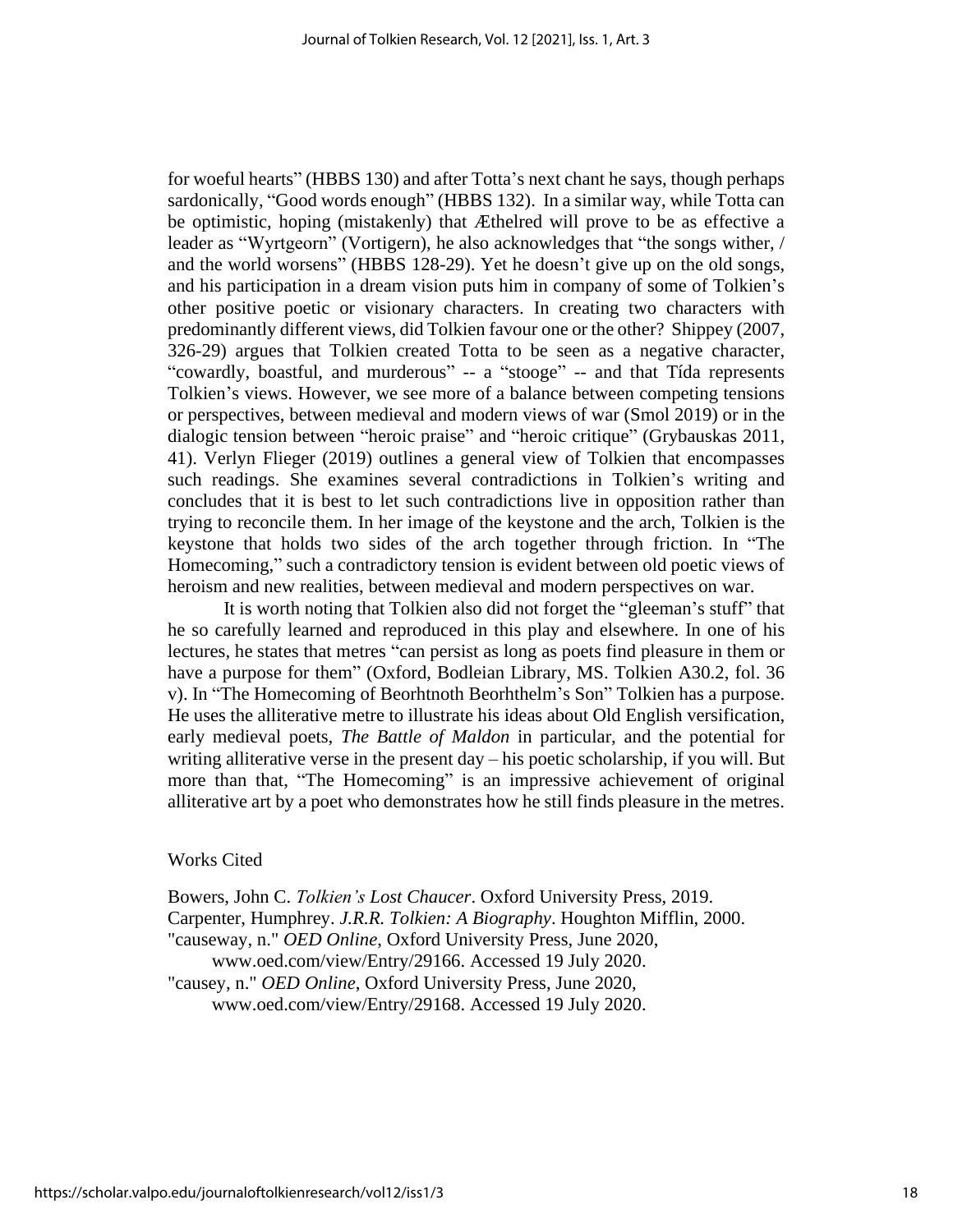Flieger, Verlyn. "The Arch and the Keystone." *Mythlore: A Journal of J.R.R. Tolkien, C.S. Lewis, Charles Williams, and Mythopoeic Literature*, vol. 38, no. 1, article 3, 2019.

Available at: https://dc.swosu.edu/mythlore/vol38/iss1/3

Gordon, E.V., editor. *The Battle of Maldon*. Methuen, 1964.

- Grybauskas, Peter. "Dialogic War: From the *Battle of Maldon* to the War of the Ring." *Mythlore: A Journal of J.R.R. Tolkien,C.S. Lewis, Charles Williams, and Mythopoeic Literature*, vol. 29, no. 3, article 5. Available at: https//dc.swosu.edu/mythlore/vol29/iss3/5.
- Hall, Mark F. "The Theory and Practice of Alliterative Verse in the Work of J.R.R. Tolkien." *Mythlore*, vol. 25, no. 1/2, Fall/Winter 2006, pp. 41- 52.
- Honegger, Thomas. "*The Homecoming of Beorhtnoth*: Philology and the Literary Muse." *Tolkien Studies*, vol. 4, 2007, pp. 189-99.
- Jones, Chris. "New Old English: The Place of Old English in Twentieth- and Twenty-first-Century Literature." *Literature Compass* vol. 7/11 (2010): 1009–1019.
- *Klaeber's Beowulf and the Fight at Finnsburg*. Edited by R.D. Fulk, Robert E. Bjork, John D. Niles. 4<sup>th</sup> edition. University of Toronto Press, 2008.
- Mitchell, Bruce and Fred C. Robinson. *A Guide to Old English*. 8th edition. Wiley-Blackwell, 2012.
- Nelson, Marie. "'The Homecoming of Beorhtnoth Beorhthelm's Son': J.R.R. Tolkien's Sequel to 'The Battle of Maldon'." *Mythlore*, vol. 26, nos. 3/4, Spring 2008, pp. 65-87.
- Phelpstead, Carl. "Auden and the Inklings: An Alliterative Revival." *JEGP,* vol. 103, no. 4, 2004, pp. 433-57.
- ---. "'For W.H.A.' Tolkien's Poem in Praise of Auden." *Tolkien's Poetry*, edited by Julian Eilmann and Allan Turner. Cormarë Series 8, Walking Tree Publishers, 2013, pp. 45-58.
- Pope, John C., ed. *Eight Old English Poems*, 3<sup>rd</sup> edition, revised by R.D. Fulk, Norton, 2001.
- Scull, Christina and Wayne Hammond. *The J.R.R. Tolkien Companion and Guide: Reader's Guide.* Revised and expanded edition, vol. 1, HarperCollins, 2017.
- —. *The J.R.R. Tolkien Companion and Guide*: *Chronology*. Revised and expanded edition, HarperCollins, 2017.
- Shelton, James. "Eomer Gets Poetic: Tolkien's Alliterative Versecraft." *Journal of Tolkien Research*, vol. 5, no. 1, article 6. Available at: https://scholar.valpo.edu/journaloftolkienresearch/vol5/iss1/6.
- Shippey, T.A. "Tolkien and 'The Homecoming of Beorhtnoth.'"*Roots and Branches: Selected Papers on Tolkien*, Walking Tree Publishers, 2007, pp. 323-39. Reprinted and revised from *Leaves from the Tree: J.R.R. Tolkien's Shorter Fiction*, Tolkien Society, 1991, pp. 5-16.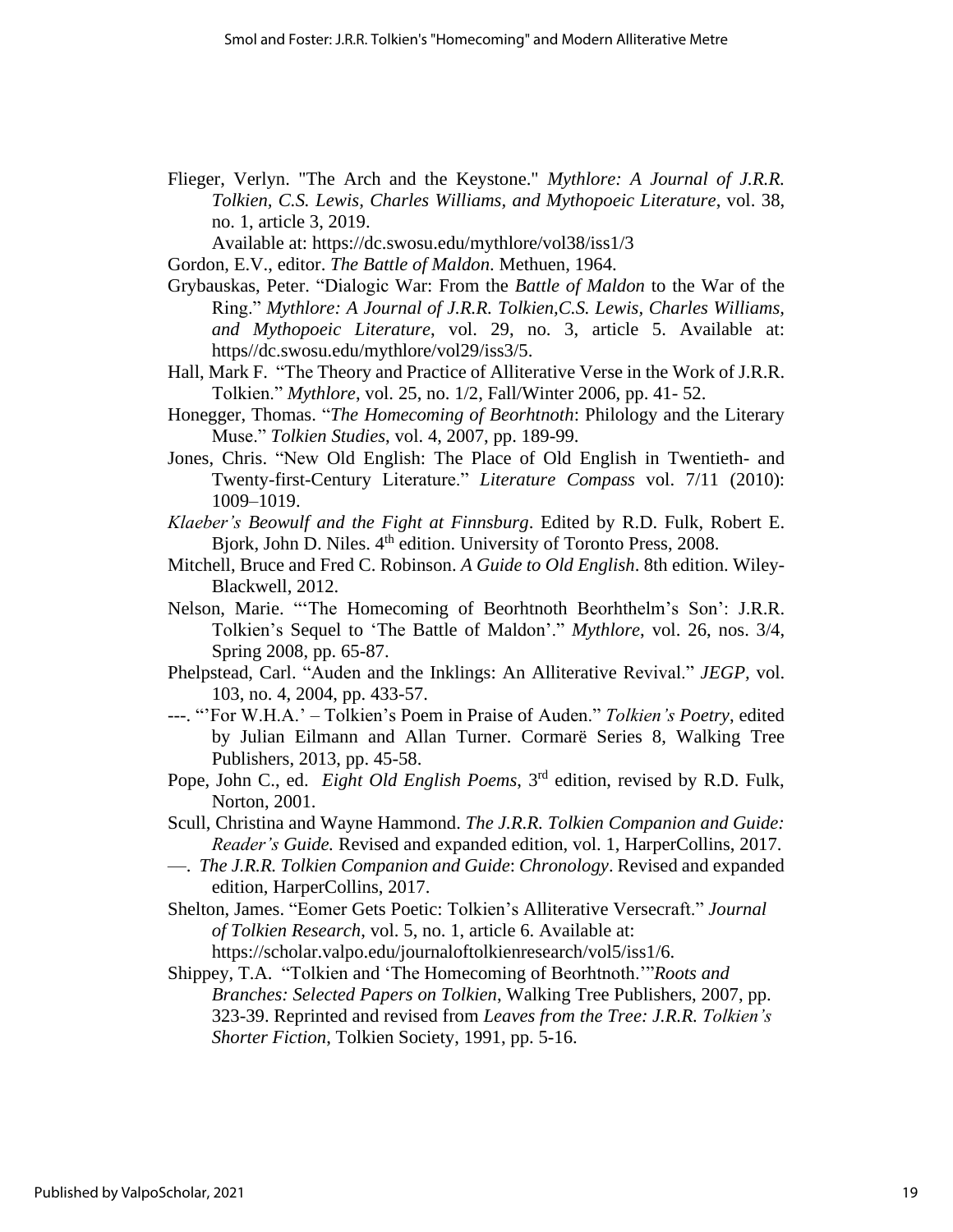- —. "Tolkien's Development as a Writer of Alliterative Poetry in Modern English." *Tolkien's Poetry*, edited by Julian Eilmann and Allan Turner. Cormarë Series 8, Walking Tree Publishers, 2013, pp. 11-28.
- Smol, Anna. "Bodies in War: Medieval and Modern Tensions in 'The Homecoming.'" *'Something has gone crack': New Perspectives on Tolkien and the Great War*, edited by Annika Röttinger and Janet Brennan Croft, Walking Tree Publishers, 2019, pp. 263-83.
- Sudell, T.S. "The Alliterative Verse of *The Fall of Arthur*." *Tolkien Studies*, vol. 13, 2016, pp. 71-100.
- Terasawa,Jun. *Old English Metre: An Introduction*. Toronto: University of Toronto Press, 2011.
- Tolkien, Christopher, editor. *The Treason of Isengard.* 1989. History of Middleearth, vol. 7, HarperCollins, 1993.
- Tolkien, J.R.R. and E.V. Gordon, editors. *Sir Gawain and the Green Knight*. Oxford: Clarendon Press, 1925.
- Tolkien, J.R.R. "A lecture on Alliterative Verse." Oxford, Bodleian Library, MS. Tolkien A17/2.
- ---. "Alliteration on g in Maldon." Oxford, Bodleian Library, MS. Tolkien A30/2.
- ---. "The Homecoming of Beorhtnoth Beorhthelm's Son." *Essays and Studies*, New Series vol. 6, 1953, pp. 1-18. Republished in *The Tolkien Reader* (1966), *Poems and Stories* (1980), *Tree and Leaf* (2001) and by Anglo-Saxon Books (1991). Tolkien's recording of the play was made in 1954, with limited distribution by HarperCollins in 1992 as an audio cassette tape.
- ---. "The Homecoming of Beorhtnoth Beorhthelm's Son." Oxford, Bodleian Library, MS. Tolkien 5.
- —. *The Fall of Arthur*. Edited by Christopher Tolkien, HarperCollins, 2013.
- —. *The Lord of the Rings*. 1954-55. HarperCollins, 2007.
- —. "The Notion Club Papers." 1992. *Sauron Defeated*, The History of Middleearth, vol. 9, edited by Christopher Tolkien, HarperCollins, 2015, pp.145- 327.
- ---. "The tradition of Versification in Old English: With special reference to the Battle of Maldon and its alliteration." Oxford, Bodleian Library, MS. Tolkien A30/2.
- —. "On Translating *Beowulf*." 1983. *The Monsters and the Critics and Other Essays*. HarperCollins, 1997, pp. 49-71.
- Tolkien, J.R.R., trans. *Sir Gawain and the Green Knight, with Pearl and Sir Orfeo*. Edited by Christopher Tolkien. HarperCollins, 2006.
- "Tolkien Unbound." Western Michigan University, "43rd International Congress on Medieval Studies" (2008). *International Congress on Medieval Studies Archive*. 3. https://scholarworks.wmich.edu/medieval\_cong\_archive/3.